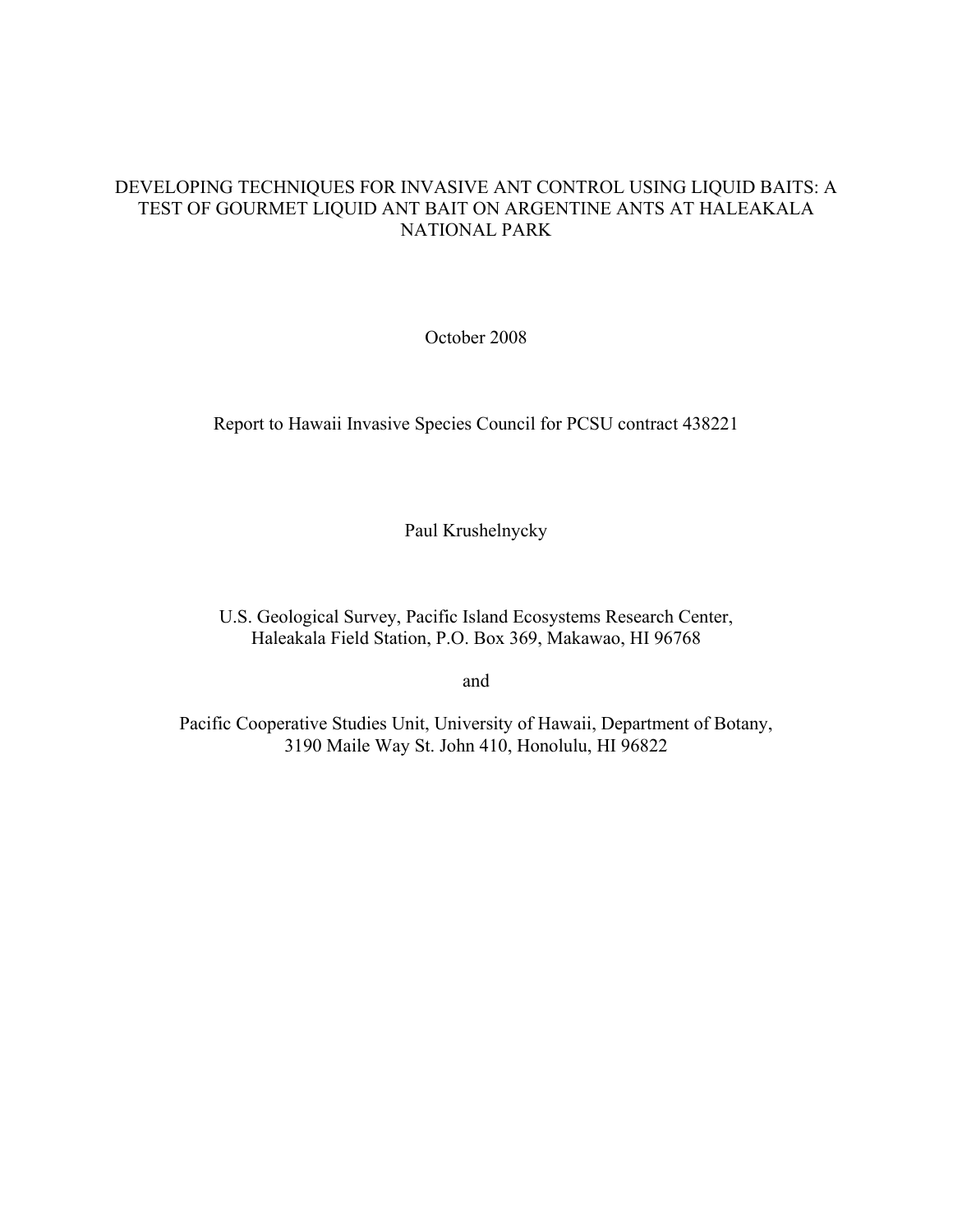#### EXECUTIVE SUMMARY

I investigated the potential of Gourmet Liquid Ant Bait, which contains a borate active ingredient, as a tool for eradicating Argentine ants in Haleakala National Park (HALE), Hawaii. I discuss the advantages and difficulties of using liquid baits for Argentine ant control at this site, as well for invasive ant control in Hawaii in general. Three main topics were addressed: selection of bait station design, modification of bait formulation to improve attractiveness and consumption, and a test of the efficacy of Gourmet bait against Argentine ants in experimental plots in the park.

After evaluation of an alternate commercial bait station, Km AntPro, I decided that a home-made bait station design was better suited for the situation at HALE. This bait station consisted of an outer case made from pvc tubing and end caps, and an inner tube that housed the liquid bait. Although the commercial bait station was cheaper per unit volume of bait, the homemade pvc station was much cheaper per bait station, which was deemed preferable for HALE where more bait stations each holding less bait is likely to be most effective. Moreover, the home-made station was easier to use in uneven terrain, less subject to evaporative water loss, and better at excluding non-target arthropods.

There was a surprising amount of difficulty with attractiveness of the Gourmet bait. I investigated a number of modifications to the bait formulation in an attempt to improve attractiveness, including addition of protein (in the form of hydrolyzed casein), dilution with water and sugar water, adjustment of pH with sodium bicarbonate, and finally dilution with different fruit juices. Favorable results in bait preference tests, however, did not translate into high levels of attractiveness or consumption in the experimental ant control plots. This was true for two different formulations that were tested in the plots consecutively (in an effort to improve bait performance): 75% Gourmet + 5% casein, diluted with 25% sugar water, initially, and 50% Gourmet  $+5\%$  casein  $+45\%$  grape juice, subsequently.

Because of the low attractiveness of the bait formulations, there was a low level of ant control over the course of 32 weeks in the two experimental treatment plots that were situated on an ant population boundary at HALE. The two plots tested two different bait application rates: stations placed in either a 10 m grid pattern or a 20 m grid pattern within the plots. Foraging ant numbers in both treatment plots appeared to be impacted only slightly, and eradication was clearly not achieved: reproductive nests, which possessed queens, eggs and worker larvae, persisted throughout the experiment. Finally, the Gourmet treatments did not prevent outward spread of the ant population boundary. Ants spread furthest from the control (no treatment) plot (mean of 39.6 m from May to December 2007), but not significantly more so than from the 10 m grid treatment plot (mean of 29.7 m).

Despite the poor results in this study, I believe that sugar water based liquid baits should be tested in other locations and with other invasive ant species because of the well known importance and attractiveness of liquid carbohydrate food sources for invasive ants in general. Feeding preferences of ants can be variable both spatially and temporally, and liquid baits may prove to be an important control tool for certain use patterns where other baits are prohibited.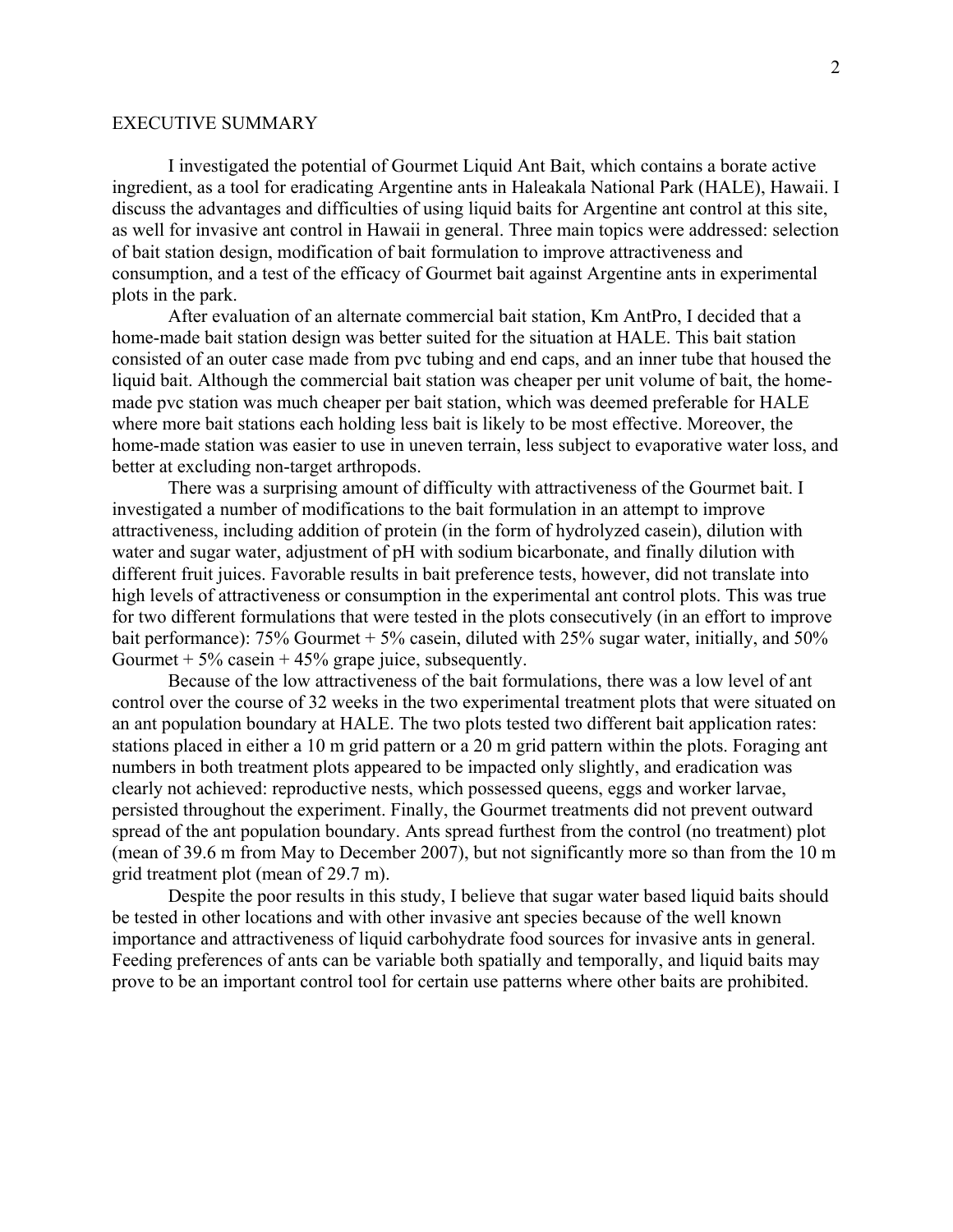#### 1. INTRODUCTION

Invasive ants are among the most damaging of Hawaii's invasive species. There are believed to be no native ants in Hawaii, yet in the past several hundred years over 50 ant species have been introduced to the state. Some of these species have caused substantial impacts to native Hawaiian biodiversity, and are pests of agriculture and urban areas (Krushelnycky et al. 2005). In addition, recent and potential introductions, such as the little fire ant and red imported fire ant, respectively, have the ability to exert strong impacts on tourism and other sectors of the economy (Gutrich et al. 2007).

Techniques for controlling and even eradicating existing populations of the state's most invasive ant species are critical for rapid response to incipient incursions, as well as situations in which biodiversity and other interests can be protected by removing well-established but localized ant populations. Some of the most damaging invasive ant species exhibit a unicolonial social structure in which mating flights do not occur, new queens bud from existing nests and disperse short distances by walking, and populations can therefore exist as discrete, localized entities even when the species' total distribution is much wider. Successful eradication of local populations can thus result in the permanent removal of these species from particular areas of concern, as long as re-introduction by humans can be prevented or quickly detected (Krushelnycky et al. 2005, Silverman and Brightwell 2008).

Efforts to control or eradicate invasive ant populations typically involve the use of attractive baits formulated with insecticidal toxicants. However, different ant species respond to different baits, and different situations call for different active ingredients and methods of application. Developing multiple management tools for invasive ants will greatly improve the state's ability to address these problem species.

Most ant baits used for outdoor applications come in a granular form, making them relatively cheap and easy to disperse across the target area. Liquid baits are more difficult to apply, usually requiring some type of bait station to house the bait, and have therefore typically been used within homes or other structures where a relatively small number of stations are needed. This makes liquid baits more laborious and costly than granular baits, but liquid baits can have certain advantages over granular products. First, most liquid baits use sugar water as their base, which is highly attractive to a wide variety of invasive and pest ant species (Klotz and Moss 1996, Klotz et al. 1996, Klotz et al. 1997a, Klotz et al. 1997b, Klotz et al. 1998, Ulloa-Chacon and Jaramillo 2003). While some granular products work well for some ant species, other invasive ant species such as the Argentine ant (*Linepithema humile*) have so far proved to be insufficiently responsive to currently available commercial granular baits. Second, because they are ingested and transported internally, liquid baits are easily retrieved and shared among nestmates through trophallaxis. Third, liquid baits in bait stations can be monitored and replenished to provide longer and more thorough access for the target ants (while limiting access for non-target species). Finally, a number of commercial liquid baits are formulated with borate toxicants, which tend to be regarded as relatively benign pesticides (e.g., see below). Boric acid has been used to suppress ants in homes for decades (Klotz et al. 1997b), and recent laboratory and field studies suggest that when formulated at low concentrations (0.5-1%) in sugar water baits, boric acid can be as effective or more effective against certain ants than more recently developed toxicants (e.g. Hooper-Bui and Rust 2000). For all of these reasons, there has been renewed interest in liquid baits formulated with boric acid or other borates for use in certain agricultural and urban settings (Klotz et al. 1998, Daane et al. 2006, Greenberg et al. 2006,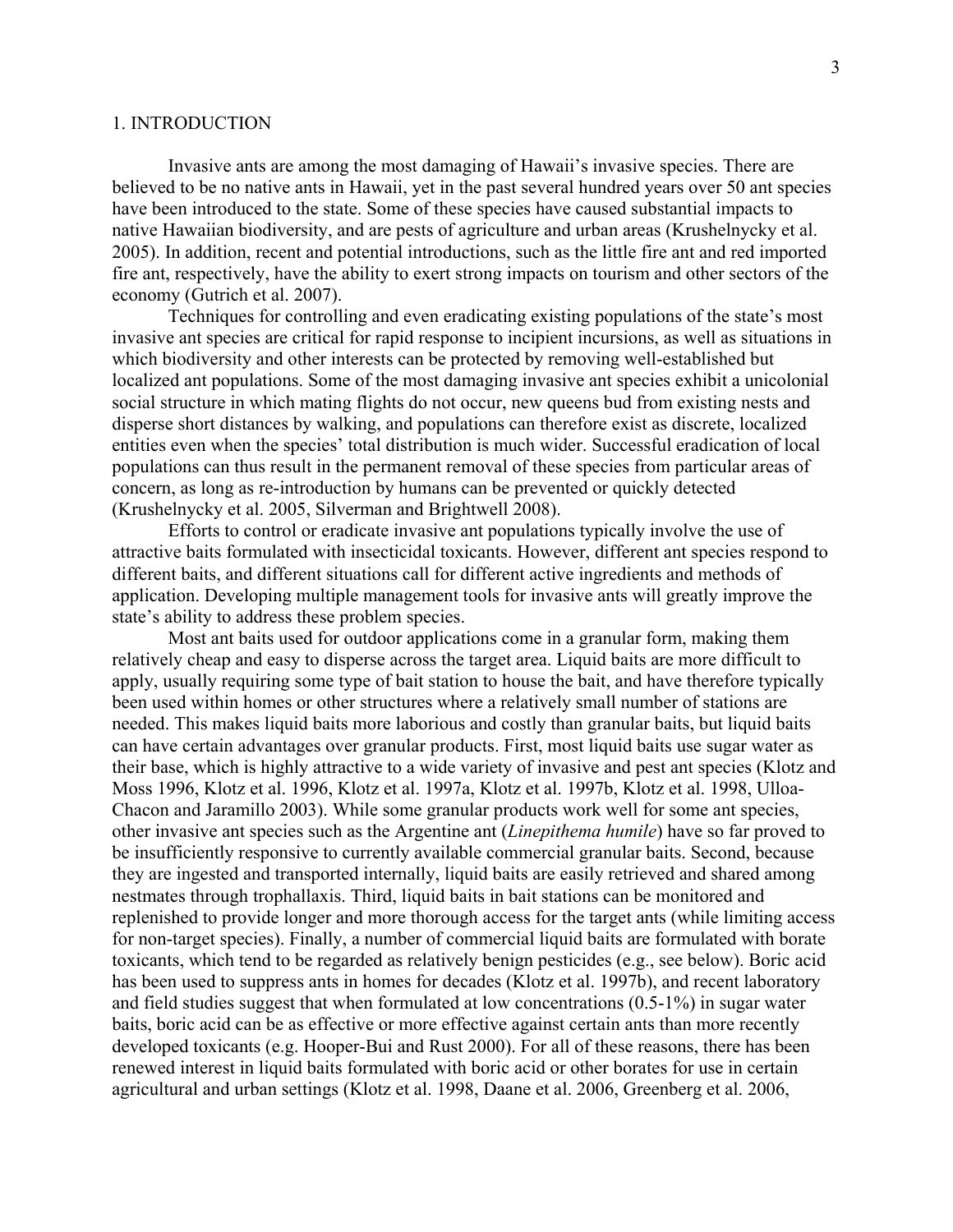Nelson and Daane 2007), and these same features also make these baits an attractive potential option for ant control in sensitive natural area situations.

 At Haleakala National Park (HALE), the Argentine ant has emerged as one of the most important threats to endemic subalpine shrubland and alpine zone arthropods. Since at least 1967, the Argentine ant has been slowly but steadily spreading within the park, with two discrete populations now covering over 625 ha. Numerous experiments testing a variety of commercial and experimental pesticidal ant baits have been conducted over the past ten years at HALE in an attempt to develop a method for eradicating the Argentine ant (e.g. Krushelnycky and Reimer 1998a,b). While some of these baits have been very effective in reducing numbers of ants, none has been able to eliminate all nests in experimental plots. Consequently, no ant bait product tested to date appears to be effective enough to successfully eradicate the two Argentine ant populations in the park. Continued research with additional products is therefore needed to address resource management goals specific to HALE, but also to improve capacity to manage invasive ants in Hawaii in general. In the present study, I evaluate whether Gourmet Liquid Ant Bait has the potential to eradicate Argentine ants at HALE. The methods developed and results obtained should also have direct relevance to other situations across the state.

Gourmet Liquid Ant Bait, manufactured by Innovative Pest Control Products, uses a mixture of several different sugars as attractants and the borate DOT (disodium octoborate tetrahydrate) for the active ingredient (at 1% concentration). I chose to test this bait among commercially available sugar water based baits for several reasons. First, Gourmet was previously found to be both attractive to and effective against Argentine ants in California (Greenberg et al. 2006). Second, the Gourmet label includes language permitting the user to dilute the bait with any food grade products that might increase bait attractiveness. The borate concentration in the bait can also be decreased in this way. Finally, Gourmet Liquid Ant Bait is registered for agricultural use (in approved bait stations), and Innovative Pest Control Products has obtained a Special Local Need label amendment allowing Gourmet to be used in organic fruit and nut orchards in California. The flexibility afforded by these types of provisions could be very important in Hawaii, for example in situations where new ant incursions occur on agricultural lands. Importantly, the owner of Innovative Pest Control Products expressed interest in working towards registration of wider use patterns in Hawaii should results be favorable.

This report covers three main areas of research relevant to testing Gourmet Liquid Ant Bait at HALE: the selection of an appropriate bait station design; work aimed at improving attractiveness and consumption of bait formulations; and testing the efficacy of the bait for eradicating Argentine ants in experimental plots.

#### 2. BAIT STATION SELECTION

Delivery of liquid bait presents several unique challenges. First, the bait must be contained in a bait station that prevents, or at least greatly minimizes, spilling. Second, the bait station must minimize evaporation of the liquid bait because evaporation causes an increase in the concentration of the active ingredient. This is particularly important for baits containing very slow-acting toxicants, like borates, that must be offered for relatively long periods of time. Third, in many situations bait stations should be designed so as to minimize access to non-target species, such as pollinators that may be attracted to nectar-like sugar water based baits. This issue is again important for baits that are available for longer time periods. Finally, the bait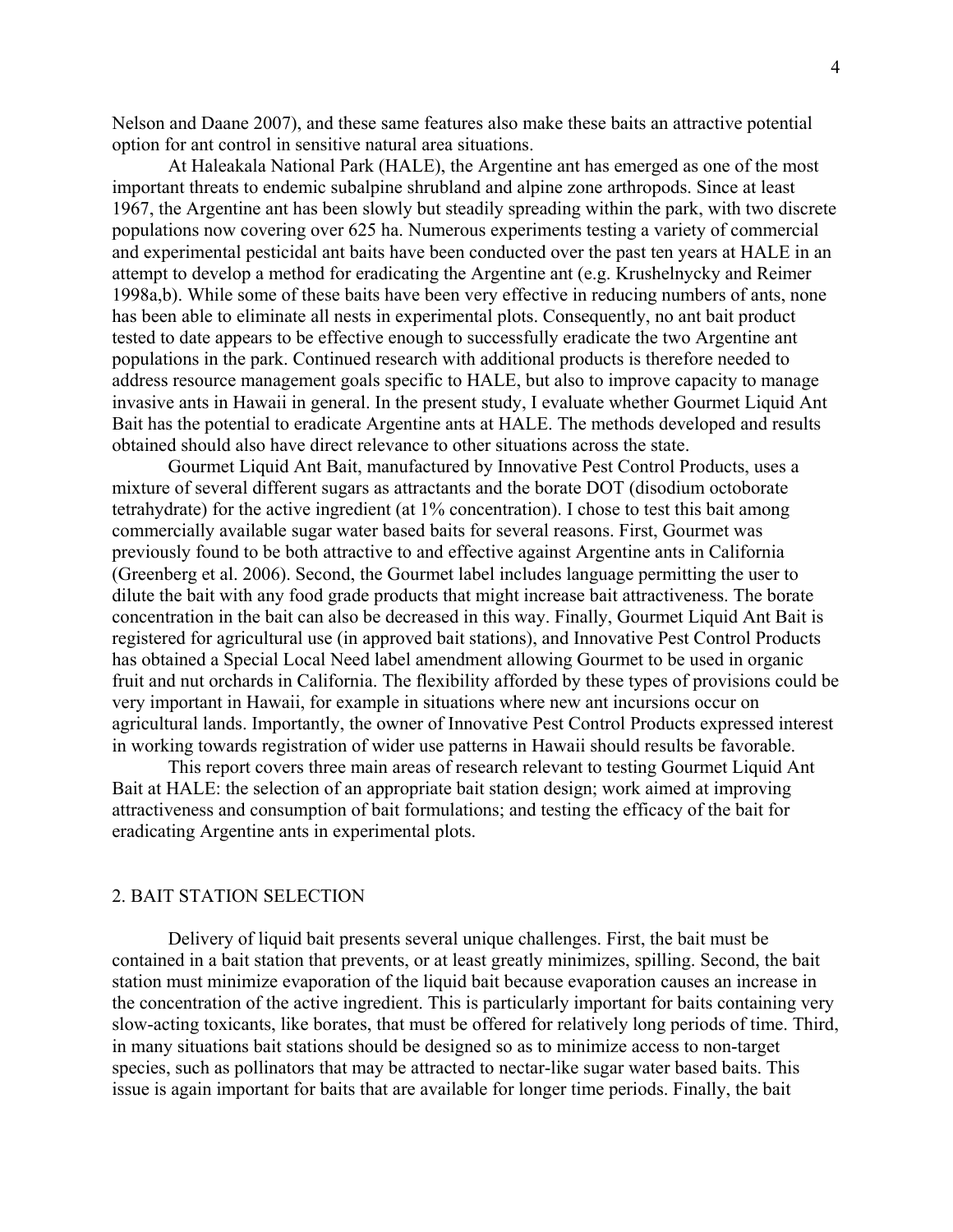station design should reflect some consideration of the practical difficulties of deploying liquid baits, such as ease of refilling, as well as cost of the station.

 There are not many commercially produced bait stations that are designed to hold liquid baits and adequately address the conditions listed above. Among these, the Km AntPro bait station is well-designed for orchards and other agricultural settings (e.g. Greenberg et al. 2006), and comes highly recommended by some of its users. I evaluated this bait station for use at HALE, and decided that it would be unsuitable due to the following drawbacks. 1) Its size and bright green color would make it very conspicuous in open habitats in the park, such as around the crater rim, which would likely become an aesthetic issue for the park. 2) It needs to be placed such that it is nearly level, otherwise the bait spills and will continue to drain from the station. This is a particular challenge on the side of a mountain. 3) To work properly, the station should be filled with at least 10 oz of liquid bait. While such a large quantity per station is appropriate for orchards or other areas with extremely high densities of pest ants, it is likely too much for the situation at HALE, and probably some other natural areas, where the deployment of more stations containing less bait is likely to be more effective. 4) The design allows easy access to all relatively small arthropods, which includes most species at HALE. Of particular concern would be continuous access to the bait by native *Hylaeus* bees. 5) One station was found to be leaking one warm afternoon, with considerable amounts of the bait pouring out. This may have been caused by high temperatures inside the station leading to expansion and subsequent forcing of the bait through the "stress ducts" at the bottom. This seemed to set up an extended bout of leaking, possibly due to surface tension drawing out the bait. 6) Finally, one study (Klotz et al. 2004) found that the station has a fairly high level of evaporation, leading to an estimated 13-fold increase in concentration of active ingredient in at least one scenario. This is probably due to the design in which the accessible bait sits exposed in a feeding trough, where evaporative surface area is fairly large. While the above reasons make the Km AntPro bait station inapropriate for use at HALE and in other similar situations, it may still be an effective station in other settings such as orchards or nurseries.

 No other commericially available bait station appeared likely to be suitable for HALE. I instead returned to a home-made design previously used at HALE to deliver liquid baits to Argentine ants. This design uses pvc pipe with solid endcaps as an external housing and a smaller internal tube for bait delivery. The small holes drilled in the external pvc endcaps allow access for ants but physically exclude all but the smallest non-target arthropods (probably including *Hylaeus*), and previously no organisms other than slugs were found inside them (and these very rarely). For this study, I considered a modification to the design of the internal delivery system, which originally consisted of a large cotton ball plugging the liquid bait in an open 50 ml plastic centrifuge tube. An alternative design could use Weedblock perforated nursery material as a membrane, secured with the centrifuge tube cap (with a hole drilled in it for access), to retain the liquid (Greenberg et al. 2006). This system might have lower rates of evaporation and may allow easier access to the bait for ants.

I tested three bait stations with the Weedblock design against three stations using the cotton ball design. I found that Weedblock only retains liquid when the tube is oriented vertically, i.e. when no air can relieve the vacuum pressure in the top of the tube. I therefore had to mount the Weedblock stations with rubber bands to wooden stakes. In contrast, the cotton ball stations were placed on the ground, such that the stations were positioned with at least a slight incline, and the open end of the internal centrifuge tubes were thus slightly raised to avoid spillage. Both stations employed external pvc outer tubes with four 5/64 inch holes drilled in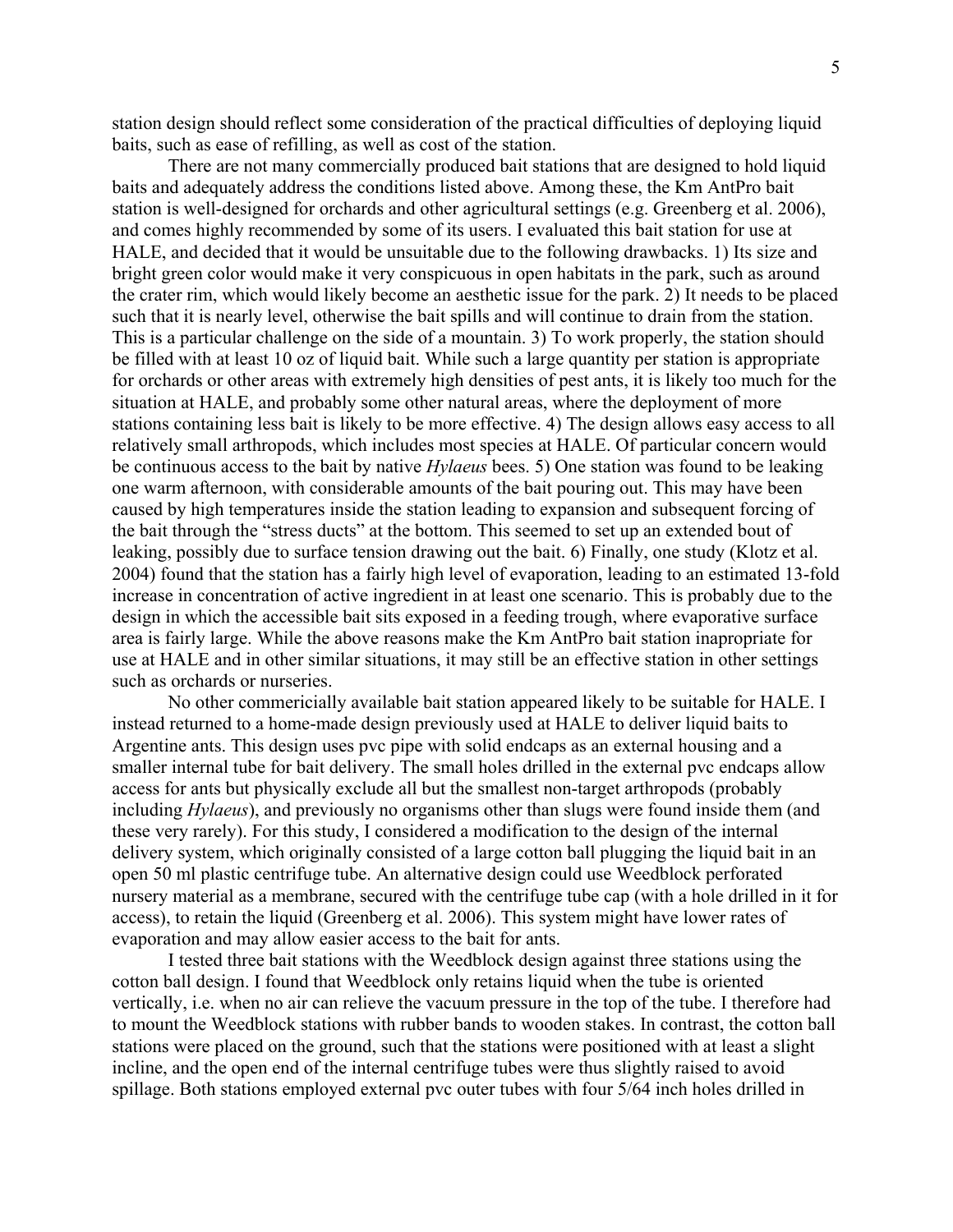each endcap. Because the weedblock design required the use of the centrifuge tube cap to secure the weedblock membrane, 1.5 inch diameter pvc pipe and endcaps were needed to accommodate this slightly wider internal tube design, whereas the cotton ball design could use 1.25 inch diameter pvc pipe and endcaps. Each design tested one of each of the following three baits: 25% sugar water,  $25\%$  sugar water + 5% hydrolyzed casein, and  $25\%$  sugar water + 5% sodium caseinate (see section 3 below for discussion of the use of casein additives to the baits).

I found that the cotton ball stations worked considerably better than the weedblock stations for the following reasons. 1) The vertical design of the weedblock stations necessitates some sort of additional mounting device, such as a wooden stake, in areas where stations cannot be mounted directly to trees or shrubs. This increases cost and makes checking/servicing the stations more difficult and time consuming. 2) Despite being held vertically, the weedblock leaked over time, probably more so as temperatures were warmer. The bait therefore leaked into the outer pvc tubes, creating puddles that drowned some ants, and leaked through the holes in the outer pvc endcaps to drip on the ground. This also led to greater exposure to the bait while handling the stations. 3) The vertical design caused the hydrolyzed casein precipitate to settle on the weedblock membrane, and this appeared to hinder bait uptake by ants after several days. 4) The weedblock design may require double the number of centrifuge caps, since one cap needs to have a hole drilled in it for access, and a second cap is highly convenient because it allows stations to be filled and processed in the lab and transported to the field without spilling. This would likely require the purchase of double the number of needed centrifuge tubes. 6) The weedblock design requires 1.5 inch pvc pipe and endcaps instead of 1.25 inch pvc, which increases the cost considerably.

 I therefore chose the cotton ball internal delivery design for the present experiment. To minimize leakage/spillage inside the bait stations, a large cotton ball is important; most cotton balls available at local pharmacies and grocery stores are too small. I used large size Kendall Curity Prepping Balls (available on the internet), which tended to work well, although sometimes two of these balls were needed to properly retain the liquid bait. In addition, the bait stations need be placed at an incline of probably at least 20 degrees, which is not difficult in the uneven terrain at HALE, but may be more difficult in situations with predominantly flat ground. I used a 10 inch length of 1.25 inch diameter pvc pipe, combined with two 1.25 inch diameter smooth endcaps, for the external housing of the bait stations (Fig. 1). This size permits the insertion of two 50 ml plastic centrifuge tubes (Fisher or Corning brands) in each station if necessary, although some type of internal spacer would be required between the two centrifuge tubes to allow ant access to both. As in the bait station design test, four 5/64 inch holes were drilled in each endcap for ant access, and the exterior of the endcaps were roughened slightly with sandpaper to improve the climbing surface. Larger ant species, such as *Anoplolepis gracilipes*, might require slightly larger access holes in the endcaps. The cost of each station was approximately \$3.10 using one internal tube, and \$3.46 using two internal tubes. While fairly expensive, this design compares favorably with the Km AntPro bait station (approximately \$12.50 each, although the Km AntPro station is more economical on a per volume of bait basis), and could potentially be made somewhat cheaper through bulk purchases with direct pvc suppliers.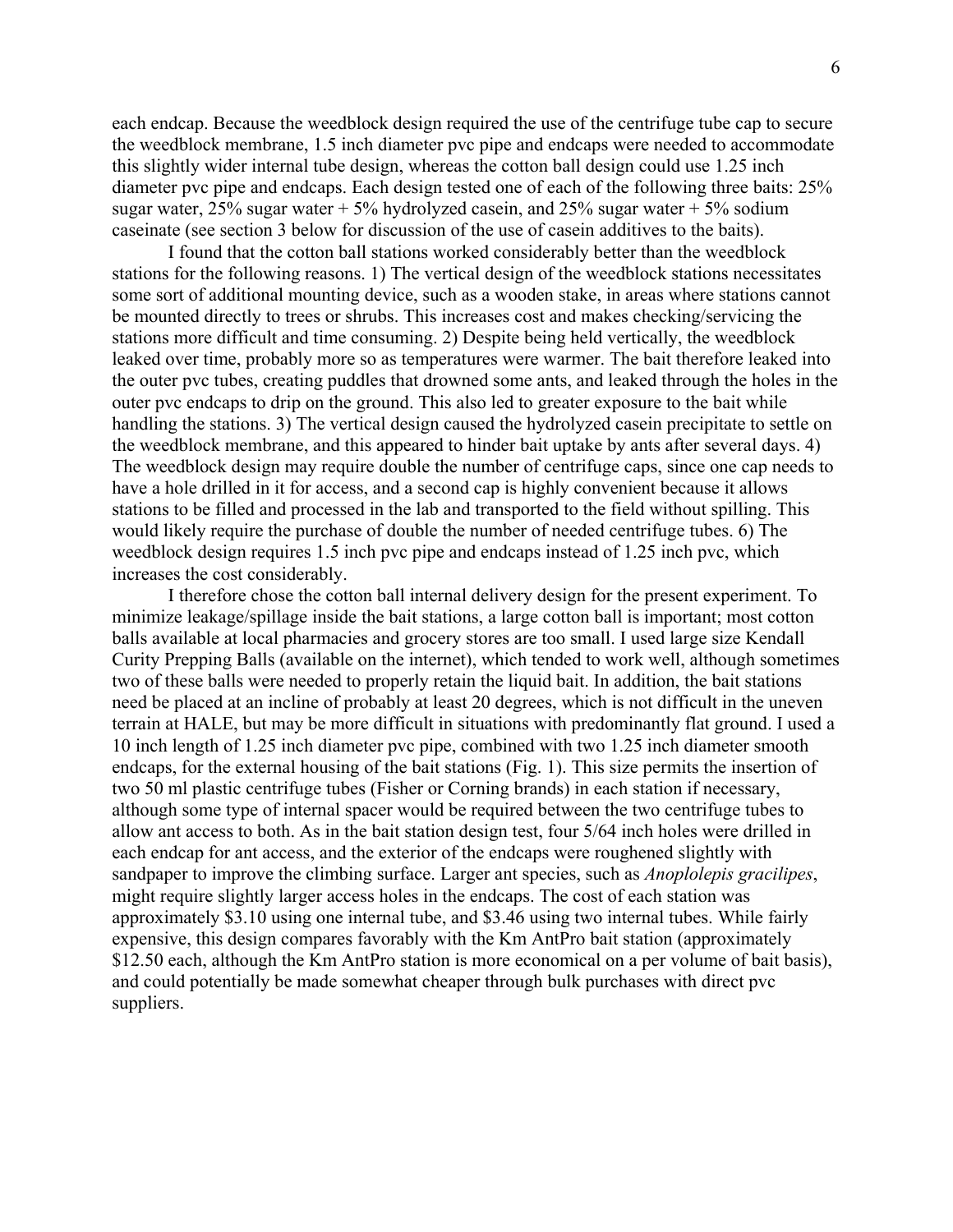

Figure 1. Bait station design chosen for the experimental plots. The panel on the left shows placement of a bait station in the field, while the panel on the right shows a close-up view of one endcap (removed) with the four entrance holes, as well as an internal bait tube containing bait stoppered with a cotton ball.

To produce a rough estimate of the rate of evaporation with the chosen bait station design, I prepared two tubes each of 30 to 40 ml of 100% Gourmet Liquid Ant Bait and 95% Gourmet + 5% hydrolyzed casein. These four bait tubes were weighed and then placed in the field, within pvc stations using the cotton ball design, just outside the lower ant population at HALE, and were therefore not subject to ant foraging. (No other organisms were found inside the bait stations during this test.) I collected one tube of each formulation after one week; the 100% Gourmet tube gained 0.32 g, while the 95% Gourmet + 5% hydrolyzed casein tube lost 1.37 g. I collected the remaining two tubes after three weeks in the field; the 100% Gourmet tube lost 2.80 g, while the 95% Gourmet + 5% hydrolyzed casein tube lost 2.45 g. This is equivalent to 0.93 g per week for 100% Gourmet Ant Bait, and 0.82 g per week for the 95% Gourmet +5% hydrolyzed casein formulation. The bait stations therefore appear to lose approximately 1 g of water per week to evaporation. This loss equals about 6% of total bait weight after 3 weeks and about 8% of total bait weight after 4 weeks (assuming that each bait tube contains roughly 50 g of bait), which should have an insignificant effect on the concentration of the active ingredient.

## 3. BAIT FORMULATION AND ATTRACTIVENESS

### A. Protein additives

Informal bait preference tests conducted in late February of 2007 with different dilutions of Gourmet Liquid Ant Bait as well as a 25% sucrose solution indicated that Argentine ant interest in sugar-based foods was very low at this point in time. This was consistent with a previous year-long bait preference test conducted at HALE, in which attractiveness of 25% sugar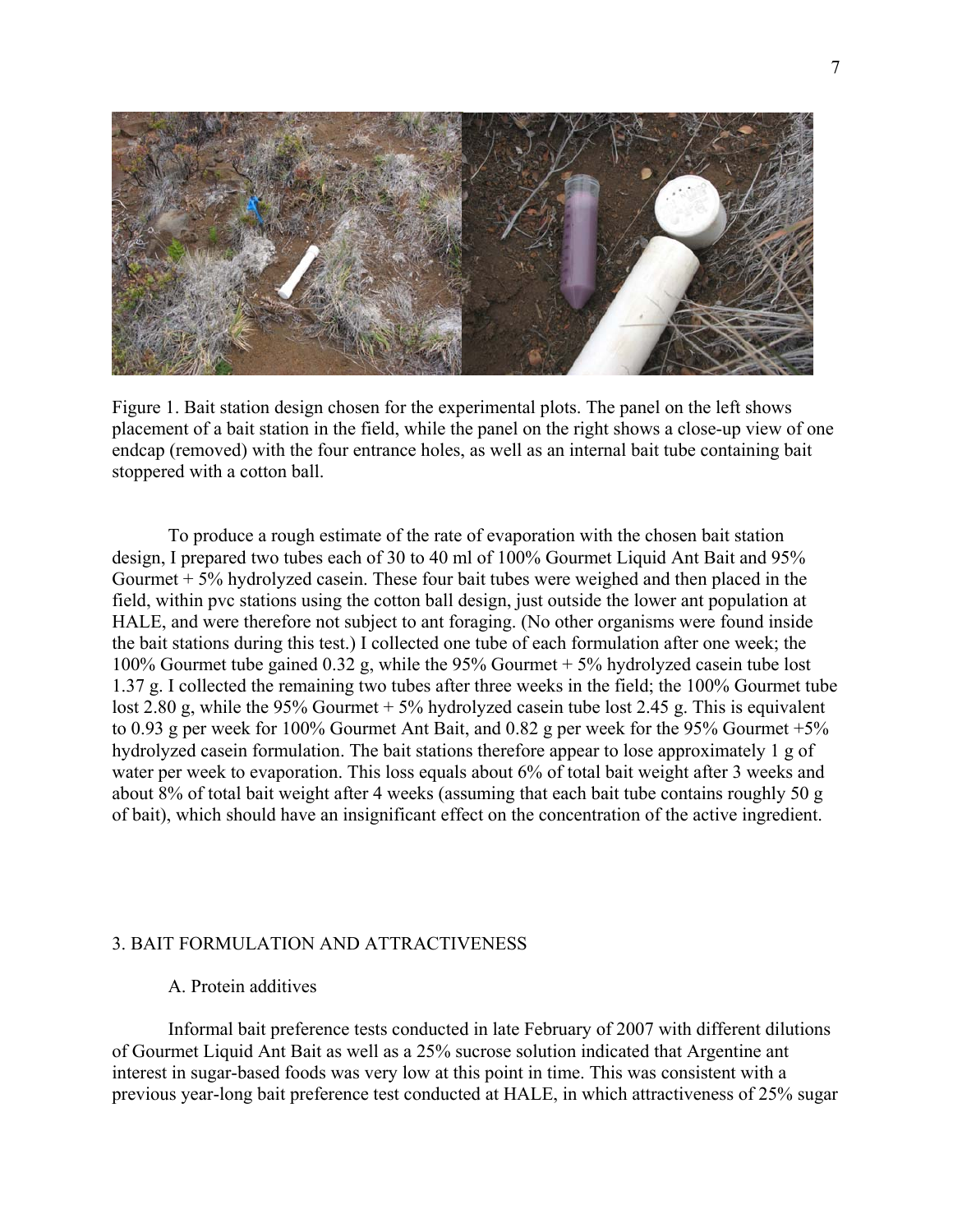water was low in winter and increased markedly in May (Krushelnycky and Reimer 1998a). I therefore began experimenting with protein additives, and found that soy protein mixed in with a sucrose solution greatly increased the attractiveness of the liquid bait. This was followed by investigations using the mammalian milk protein casein, which can be obtained in purified form in large quantities, and which has been found to be attractive to other ants (e.g. *Solenopsis invicta*, Howard and Tschinkel 1981).

 Casein can be prepared in a variety of formulations. I conducted a series of tests with the following casein products, obtained from American Casein Company, mixed into both 25% sugar water and Gourmet Liquid Ant Bait at concentrations ranging from 2 to 5% (by weight): hydrolyzed casein, sodium caseinate, partly hydrolyzed sodium caseinate, micellar casein, and instantized micellar casein. These casein products exhibited different solubilities in sugar water and in Gourmet Liquid Ant Bait, and different levels of attractiveness to ants when offered in choice preference tests in the field. Hydrolyzed casein had the best overall performance. It was consistently the most attractive casein product when added to both sugar water and Gourmet, and was the easiest to mix with the liquid baits. The largest drawback to hydrolyzed casein was the fact that much of the added powder precipitated out of solution after several hours. Sodium caseinate was the only casein product that was fully soluble in sugar water, however it was very difficult to produce a solution with a casein concentration higher than about 2 or 3% (by weight). Moreover, it appeared to be practically insoluble in Gourmet, possibly due to some chemical reaction with the borate toxicant or preservative, and it was consistently less attractive as an additive than was hydrolyzed casein. Partly hydrolyzed sodium caseinate had similar solubility problems in Gourmet. The two micellar casein products were also less attractive than hydrolyzed casein, but like the latter came out of solution after some period of time. For a protein additive, I used hydrolyzed casein exclusively in all subsequent tests and field trials because of its superior performance, and all further mention of casein in this report, if not specified, refers to the hydrolyzed casein formulation.

 Finally, I conducted a preference test with casein to determine whether higher concentrations of casein additive are more attractive than lower concentrations. In late April, I set out five replicate arrays of bait stations in the lower Argentine ant population, each separated by at least 20 m and each containing three different bait formulations: 25% sugar water, 25% sugar water  $+ 2\%$  hydrolyzed casein, and 25% sugar water  $+ 5\%$  hydrolyzed casein. All bait tubes were weighed before the preference test and then again after four days in the field. A oneway ANOVA followed by a Tukey HSD test found that the loss in weight of the 5% casein baits was significantly greater than that of the 2% case in baits ( $t = 3.44$ ,  $p = 0.0125$ ) and the plain sugar water baits ( $t = 4.06$ ,  $p = 0.0042$ ) (Fig. 2). Despite the fact that most of the casein powder appeared to precipitate out of solution at both concentrations, the results of this test clearly indicated that sugar water formulated with 5% casein was more attractive than sugar water formulated with 2% casein or with no casein. I did not consider higher concentrations of casein because of the extra cost and because the 5% casein formulation already increased relative attractiveness so dramatically. I decided to use 5% casein (hydrolyzed form) in all subsequent formulations with Gourmet Liquid Ant Bait.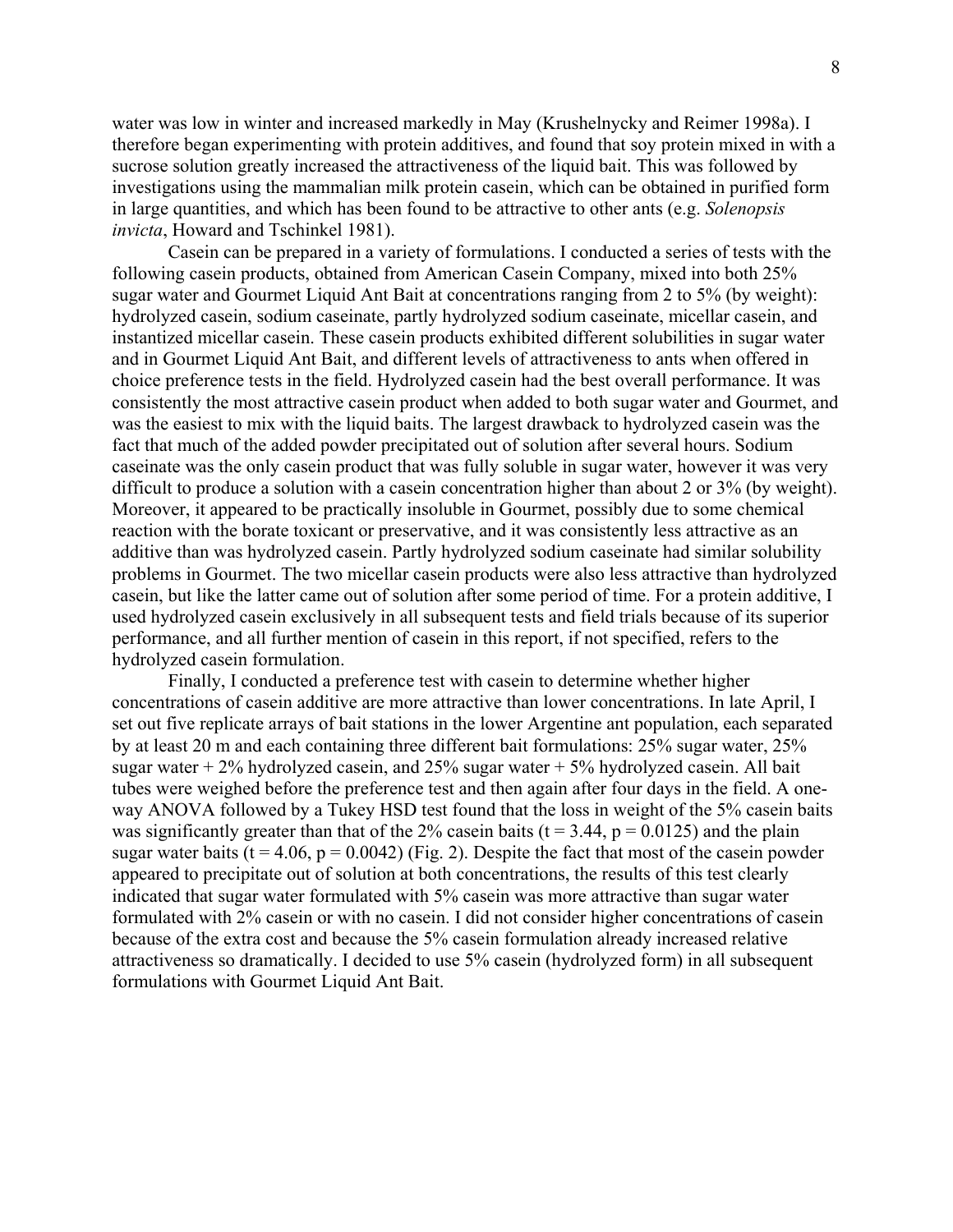

Figure 2. Mean loss in weight per day, over the course of four days, for three bait formulations presented to Argentine ants in a choice test. Bars indicate one standard error. SW is 25% sugar water, while formulations with casein used hydrolyzed casein (percent composition is by weight).

#### B. Gourmet Liquid Ant Bait attractiveness, part I

In April 2007, I found that a formulation of full strength Gourmet Liquid Ant Bait, with casein additive, was still relatively unattractive to Argentine ants at HALE (in comparison to sugar water and casein formulations). The owner and manufacturer of Gourmet (Innovative Pest Control Products) suggested that a dilution of the bait may be more attractive to the ants due to lower viscosity. A series of informal bait preference tests conducted in the field at HALE supported the idea that diluted Gourmet is more attractive, but the optimal dilution strength and diluting liquid (water versus sugar water) still needed to be determined. Similar to the bait preference test described above, I set out four replicate arrays of bait stations in the lower Argentine ant population on 5/1/07, each separated by at least 20 m and each containing four different bait formulations: 75% Gourmet + 5% hydrolyzed casein, diluted with water; 75% Gourmet  $+5\%$  hydrolyzed casein, diluted with 25% sugar water; 50% Gourmet  $+5\%$ hydrolyzed casein, diluted with water; and 50% Gourmet + 5% hydrolyzed casein, diluted with 25% sugar water. All bait tubes were weighed before the preference test and then again after four days in the field. A one-way ANOVA followed by a Tukey HSD test found that there was no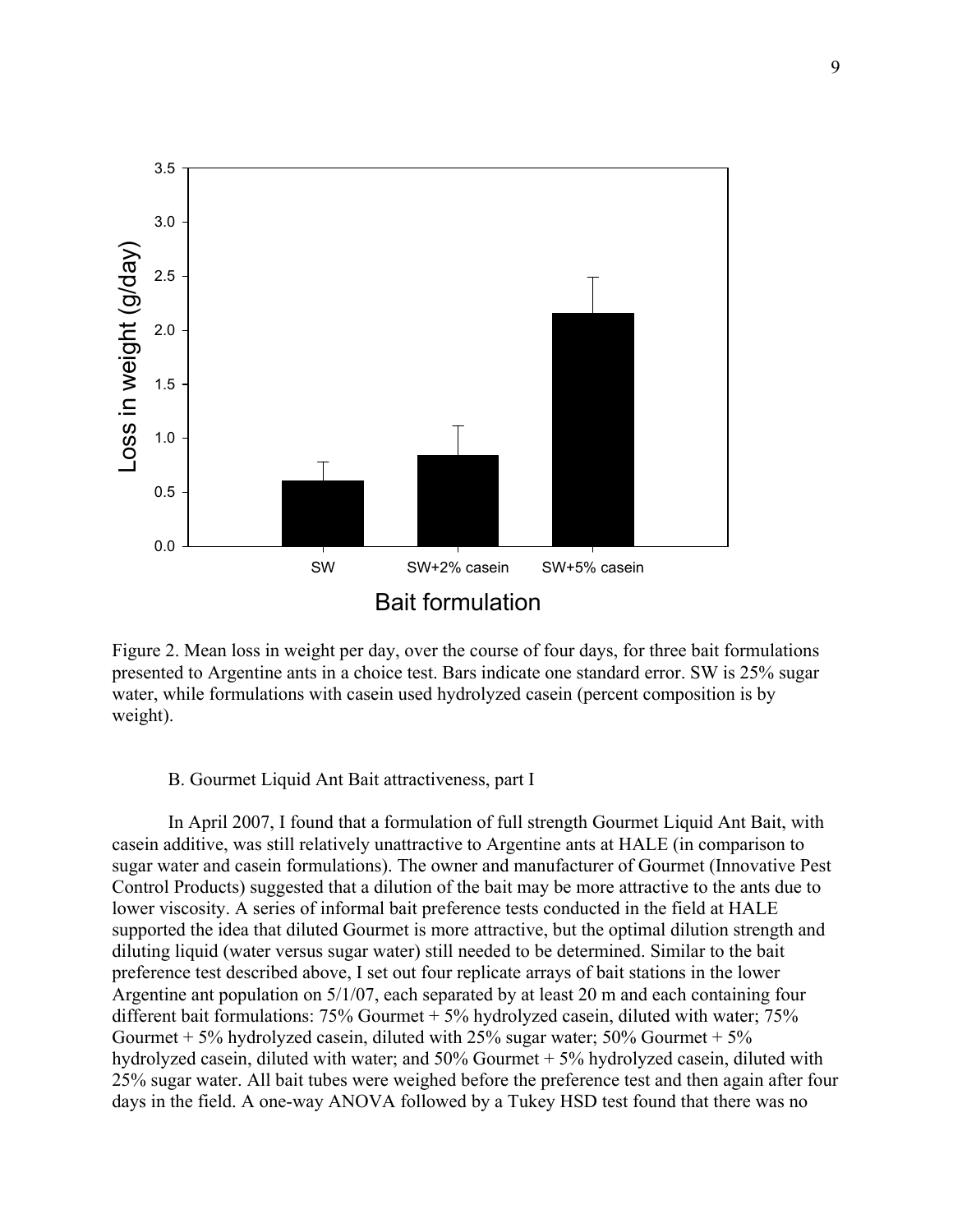significant difference in weight loss between any of these formulations (all comparisons,  $p \ge$ 0.76). However, 75% Gourmet + 5% hydrolyzed casein, diluted with 25% sugar water, had the highest mean weight loss (Fig. 3). This fact, along with the higher borate concentration relative to the 50% Gourmet formulations, led me to chose this formulation for the experimental ant control plots, at least initially (see below).



Figure 3. Mean loss in weight per day, over the course of four days, for four Gourmet Liquid Ant Bait formulations presented to Argentine ants in a choice test. Bars indicate one standard error. SW indicates formulations were diluted with 25% sugar water, while W indicates formulations were diluted with water.

Importantly, this bait preference test suggested that attractiveness of these Gourmet formulations was now similar to those of baits using 25% sugar water as the base, because total weight loss for each replicate group of stations was similar to that of the sugar water bait preference tests. The use of casein, combined with dilution, appeared to be critical to increasing attractiveness of the Gourmet bait. However, protein additives have the disadvantage of increasing rates of bait spoilage. I gauged the importance of this factor by observing molding in four tubes of Gourmet bait, two containing 5% casein and two with no casein, placed in the field (in an area with no ants) within bait stations for three weeks. After three weeks, the two baits lacking casein additives showed no signs of molding or bait spoilage. The two baits containing 5% casein also had no visible mold. The liquid in these tubes did become somewhat discolored, appearing more yellow than when initially placed in the field, however they did not have a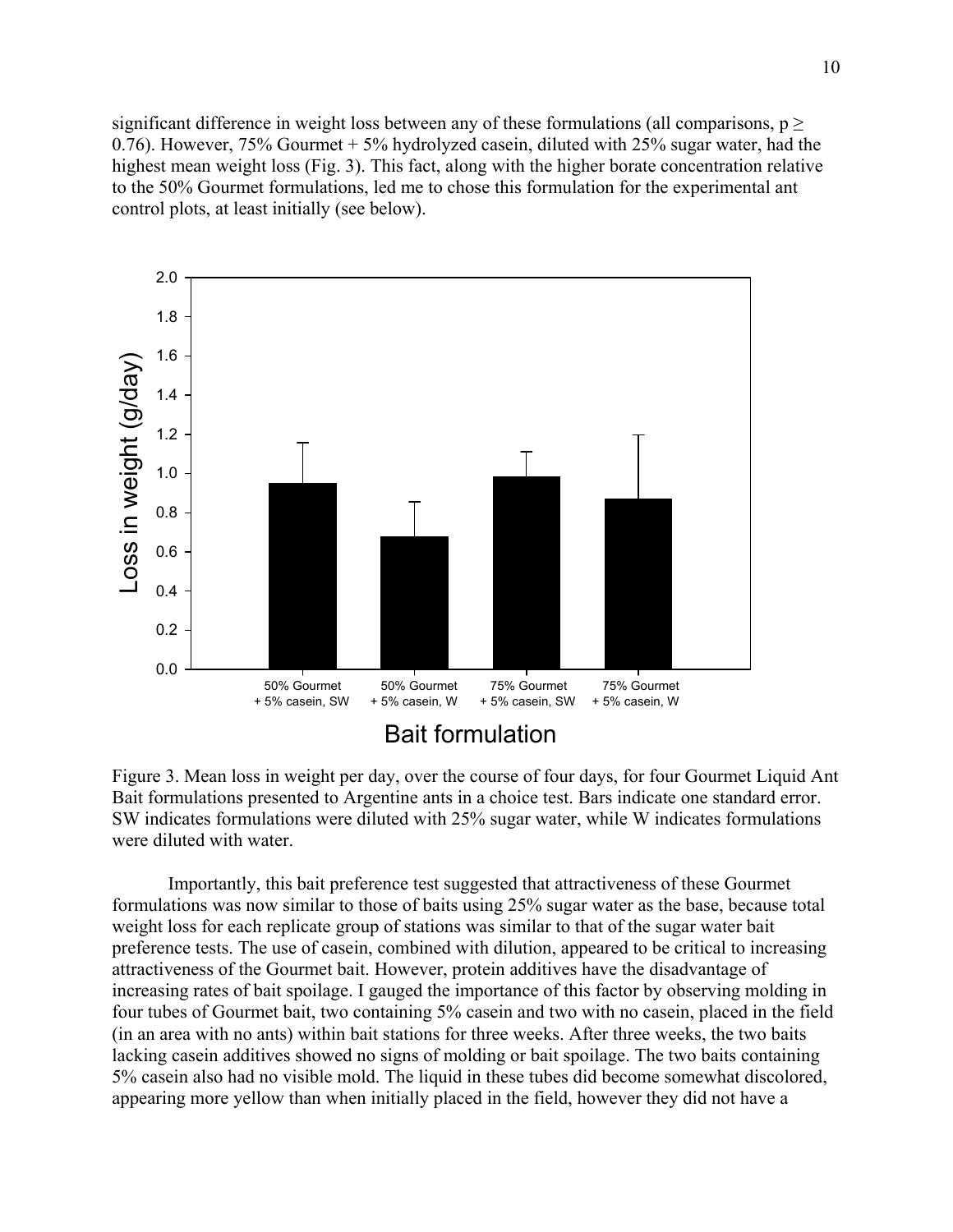noticeable odor that might indicate spoiling. In previous tests, it was observed that ants often continued to forage heavily on sugar water and casein baits even after substantial amounts of mold began to grow on the cotton plug. Based on these results, it appeared that Gourmet formulated with casein would probably last in the field for at least three to four weeks.

#### C. Gourmet Liquid Ant Bait attractiveness, part II

 Despite the promising results of the final bait preference tests reported in section B. above, attractiveness of the initial Gourmet formulation chosen for the experimental ant control plots (75% Gourmet + 5% casein, diluted with sugar water) was low when used in the plots (see section 4.B below). I therefore investigated additional bait modifications that might increase Gourmet attractiveness. I suspected that the preservative used in Gourmet Liquid Ant Bait might be decreasing attractiveness, and the owner of Innovative Pest Control Products suggested that adjustment of the pH of the bait formulation, or dilution of the bait with fruit juice, might increase bait attractiveness at HALE.

#### *Preservative*

 Gourmet Liquid Ant Bait uses 0.25% sodium benzoate (by weight) for a preservative. I tested the effect of sodium benzoate on bait attractiveness by comparing consumption of the following two baits:  $25\%$  sugar water +  $5\%$  hydrolyzed case in + 0.75% boric acid + 0.25% sodium benzoate, and  $25\%$  sugar water  $+5\%$  hydrolyzed casein  $+0.75\%$  boric acid. The baits were therefore identical except for the inclusion of sodium benzoate; boric acid was added to each bait to approximate the concentration of borates in a 75% Gourmet bait solution. I set out five replicate pairs of the two baits in bait stations in the lower Argentine ant population on 6/13/07, each separated by at least 20 m. The bait tubes were weighed before the preference test and then again after three days in the field. The bait without sodium benzoate was clearly more attractive (one-way ANOVA and Tukey HSD test,  $t = 3.14$ ,  $p = 0.02$ ) than the same bait with 0.25% sodium benzoate (Fig. 4). These results indicated that the preservative likely has some negative effect on the attractiveness of Gourmet. However, some type of preservative is likely to be necessary, especially when protein is added to the bait. Further dilutions of the bait, along with additions of fruit juice, could minimize the negative effect of the preservative.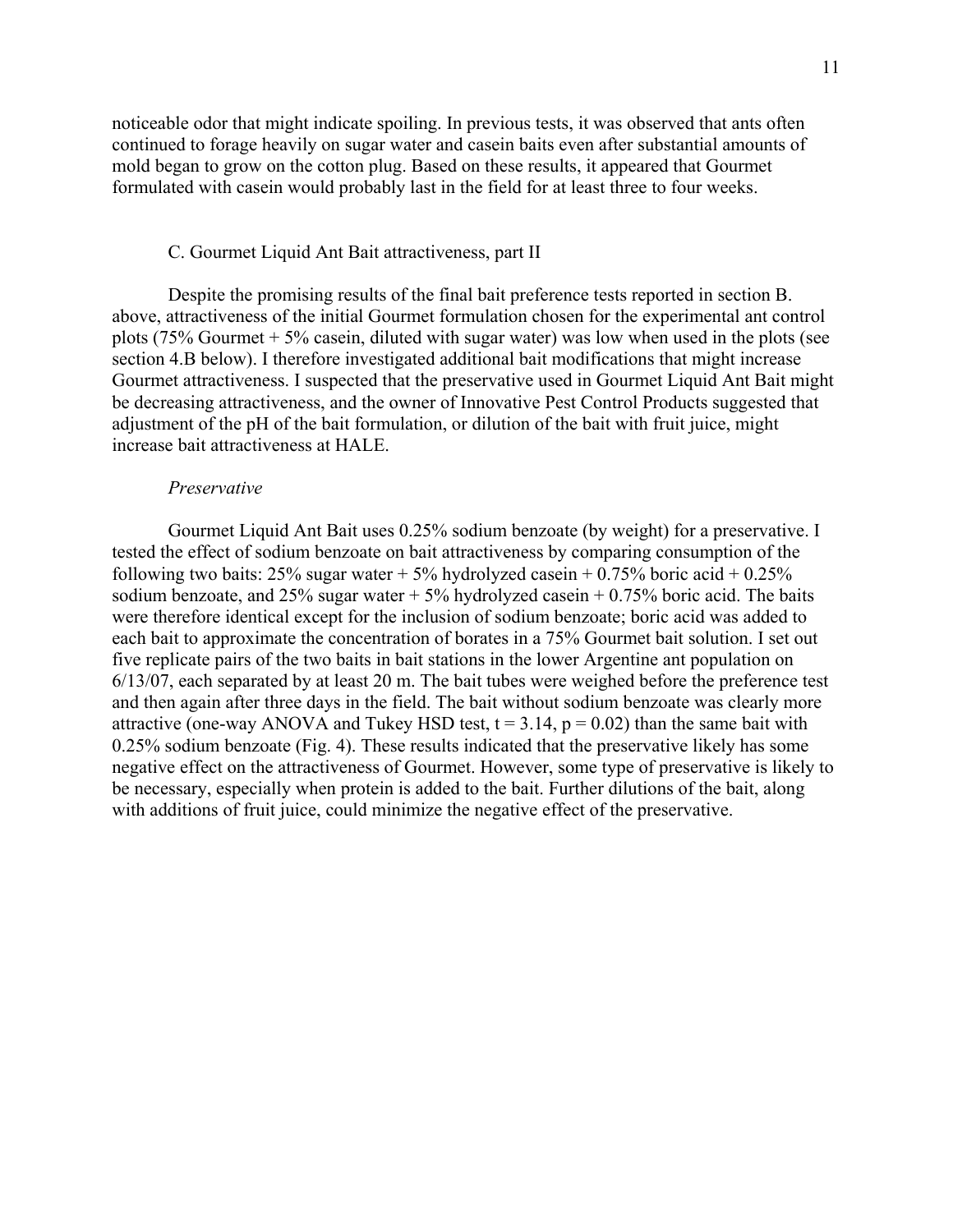

Figure 4. Mean loss in weight per day, over the course of three days, for two sugar water based bait formulations presented to Argentine ants in a choice test. Bars indicate one standard error. SW indicates 25% sugar water, casein indicates the addition of 5% hydrolyzed casein (by weight), boric indicates the addition of 0.75% boric acid (by weight), and sodbenz indicates the addition of 0.25% sodium benzoate (by weight).

### *The effect of pH*

I next investigated the effect of pH on bait attractiveness. I measured the pH of a variety of sugar water, Gourmet and other formulations with a Hach sension3 pH meter (Table 1). These measurements yielded several interesting findings. First, the 100% Gourmet bait was more acidic than I anticipated, and even the diluted formulations (6-9) were fairly acidic. Also surprising was the high pH of the park's tap water (15), which was used for all dilutions and sugar water solutions. Second, certain additives didn't always have consistent effects on pH. Sodium benzoate had a moderate effect on pH when added to  $25\%$  SW + 1.2% boric acid (formulation 19 versus 20), but didn't have an effect when added to  $25\%$  SW + 0.75% boric acid + 5% casein (3) versus 4). In addition, casein lowered pH when added to 25% sugar water (1 versus 2), but raised pH when added to 75% Gourmet diluted with 25% sugar water (6 versus 13) or 50% Gourmet diluted with water (9 versus 14). Chemical reactions between borates, sodium benzoate and casein may be responsible for these inconsistencies. Alternatively, variation in the pH of the tap water used in the various formulations could have been responsible for some of the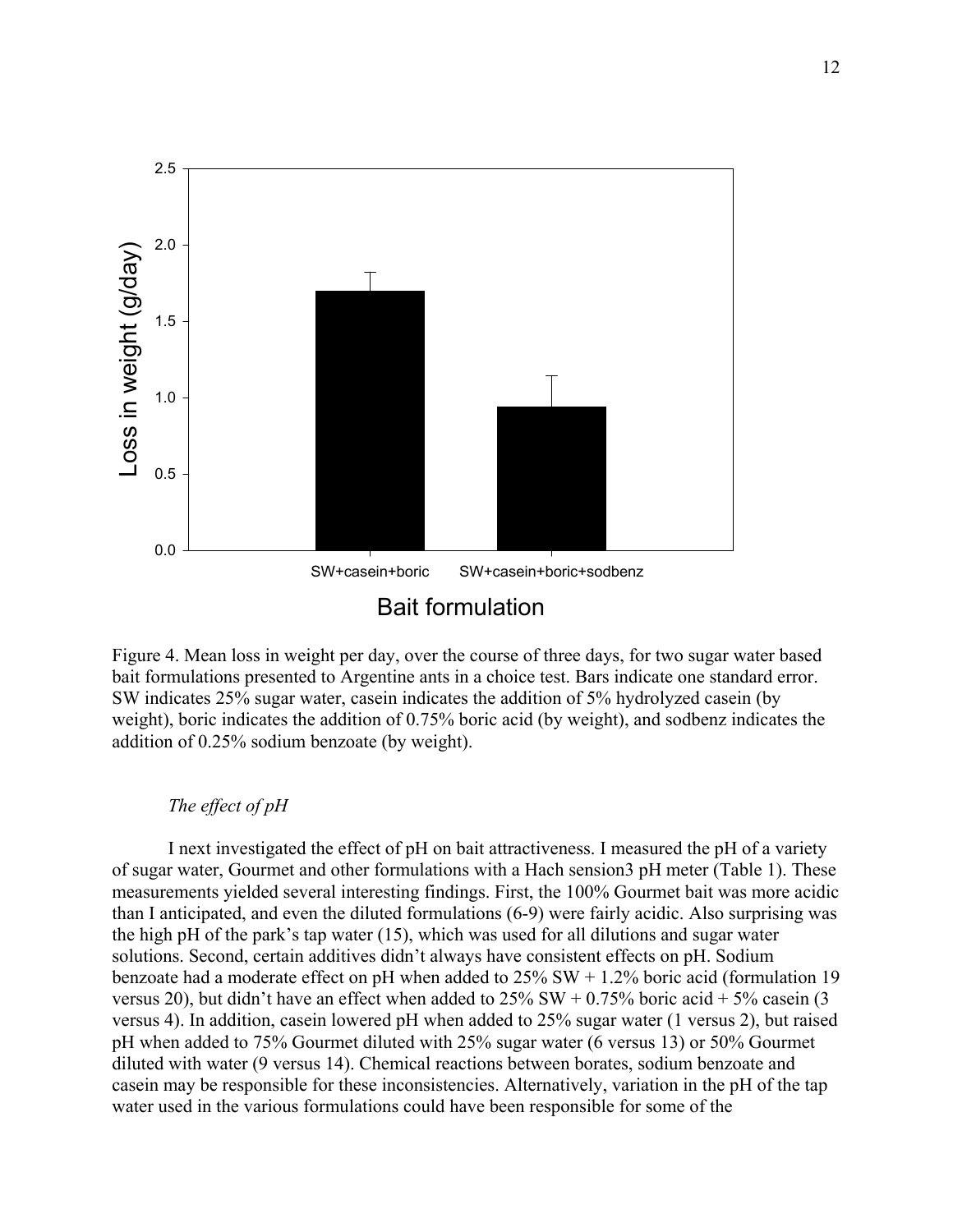inconsistencies. For example, two identical 25% sugar water solutions mixed at different points in time (1 and 16) differed substantially in pH.

| Formulation                                                          | pH    |
|----------------------------------------------------------------------|-------|
| 1. 25% sugar water $(SW)$                                            | 7.78  |
| 2. $25\%$ SW + 5% hydrolyzed casein (casein)                         | 6.82  |
| 3. $25\%$ SW + 5% case in + 0.75% boric acid + 0.25% sodium benzoate | 6.51  |
| 4. $25\%$ SW + 5% case in + 0.75% boric acid                         | 6.50  |
| 5.100% Gourmet                                                       | 4.59  |
| 6.75% Gourmet, diluted with 25% SW                                   | 4.83  |
| 7.75% Gourmet, diluted with water                                    | 4.87  |
| 8.50% Gourmet, diluted with 25% SW                                   | 5.17  |
| 9.50% Gourmet, diluted with water                                    | 5.24  |
| 10.75% Gourmet, diluted with orange juice                            | 4.68  |
| 11.50% Gourmet, diluted with orange juice                            | 4.67  |
| 12. $100\%$ orange juice                                             | 3.90  |
| 13. 75% Gourmet $+5\%$ casein, diluted with 25% SW                   | 5.20  |
| 14. 50% Gourmet $+5%$ casein, diluted with water                     | 5.67  |
| 15. tap water                                                        | 10.24 |
| 16. 25% sugar water (batch $#2$ )                                    | 8.87  |
| 17. $25\%$ SW + 0.5% boric acid                                      | 5.50  |
| 18. 25% SW + 0.75% boric acid                                        | 5.30  |
| 19. 25% SW + 1.2% boric acid                                         | 5.05  |
| 20. 25% SW + 1.2% boric acid + 0.25% sodium benzoate                 | 5.57  |
| 21. distilled water from maintenance water quality lab               | 8.75  |

Table 1. pH measurements of a variety of potential liquid bait formulations and standards.

Because acidity of the Gourmet baits may have decreased their attractiveness, I measured the ability of a basic food-grade additive, sodium bicarbonate (baking soda), to raise the pH of a Gourmet bait formulation (Table 2). Based on these measurements, I chose three formulations using sodium bicarbonate for a bait preference test in the field: 50% Gourmet + 5% casein, diluted with water (approx.  $pH = 5.65$ ); 50% Gourmet + 5% casein + 0.25% sodium bicarbonate, diluted with water (approx.  $pH = 6.10$ ); and 50% Gourmet + 5% casein + 1.0% sodium bacarbonate, diluted with water (approx.  $pH = 6.85$ ). I set out five replicate groups of the three baits in bait stations in the lower Argentine ant population on 6/22/07, each separated by at least 20 m. The bait tubes were weighed before the preference test and then again after four days in the field. Although there appeared to be slightly higher bait loss with the 1% sodium bicarbonate formulation as compared to the formulations with 0.25% sodium bicarbonate or no sodium bicarbonate (Fig. 5), these differences were not statistically significant (one-way ANOVA and Tukey HDS test,  $p = 0.56$  and  $p = 0.51$ , respectively). Moreover, the addition of sodium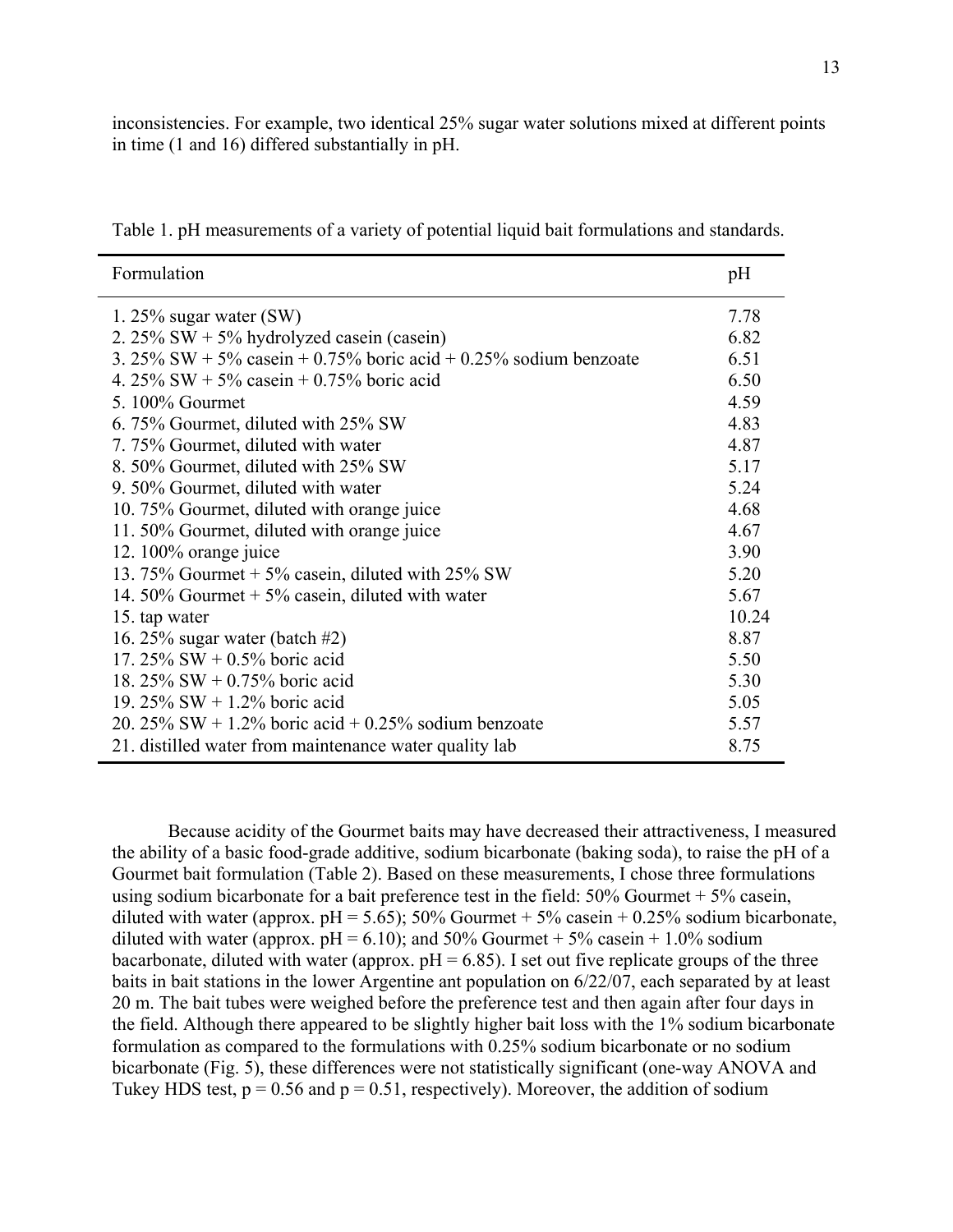bicarbonate appeared to lower the surface tension of the bait formulations, causing more bait to seep through the cottom ball in the bait tubes. This often lead to high numbers of drowned ants and/or bait spillage inside the bait stations. Subsequent tests with higher concentrations of sodium bicarbonate resulted in more bait spillage, and this negative effect on overall bait performance was judged to outweigh any potential benefits to bait attractiveness gained through raising bait pH (which appeared to be slight, at best). I did not investigate other additives that could raise the pH of the bait.

| 10.22<br>1. tap water<br>5.65<br>2. 50% Gourmet $+5\%$ casein, diluted with water<br>3. 50% Gourmet + 5% casein, diluted w/ water, $+$ 0.25% sodium bicarbonate<br>6.10<br>4. 50% Gourmet + 5% casein, diluted w/ water, $+$ 0.5% sodium bicarbonate<br>6.44<br>5. 50% Gourmet $+5\%$ casein, diluted w/ water, $+0.75\%$ sodium bicarbonate<br>6.70 |  |
|------------------------------------------------------------------------------------------------------------------------------------------------------------------------------------------------------------------------------------------------------------------------------------------------------------------------------------------------------|--|
| 6. 50% Gourmet + 5% casein, diluted w/ water, $+1.0\%$ sodium bicarbonate<br>6.85<br>7. 50% Gourmet $+5\%$ casein, diluted w/ water, $+1.5\%$ sodium bicarbonate<br>7.02                                                                                                                                                                             |  |
| 8. 50% Gourmet + 5% casein, diluted w/ water, $+2.0\%$ sodium bicarbonate<br>7.10<br>9. 50% Gourmet + 5% casein, diluted w/ water, $+4.0\%$ sodium bicarbonate<br>7.43                                                                                                                                                                               |  |

Table 2. The effect of sodium bicarbonate on the pH of a potential Gourmet bait formulation.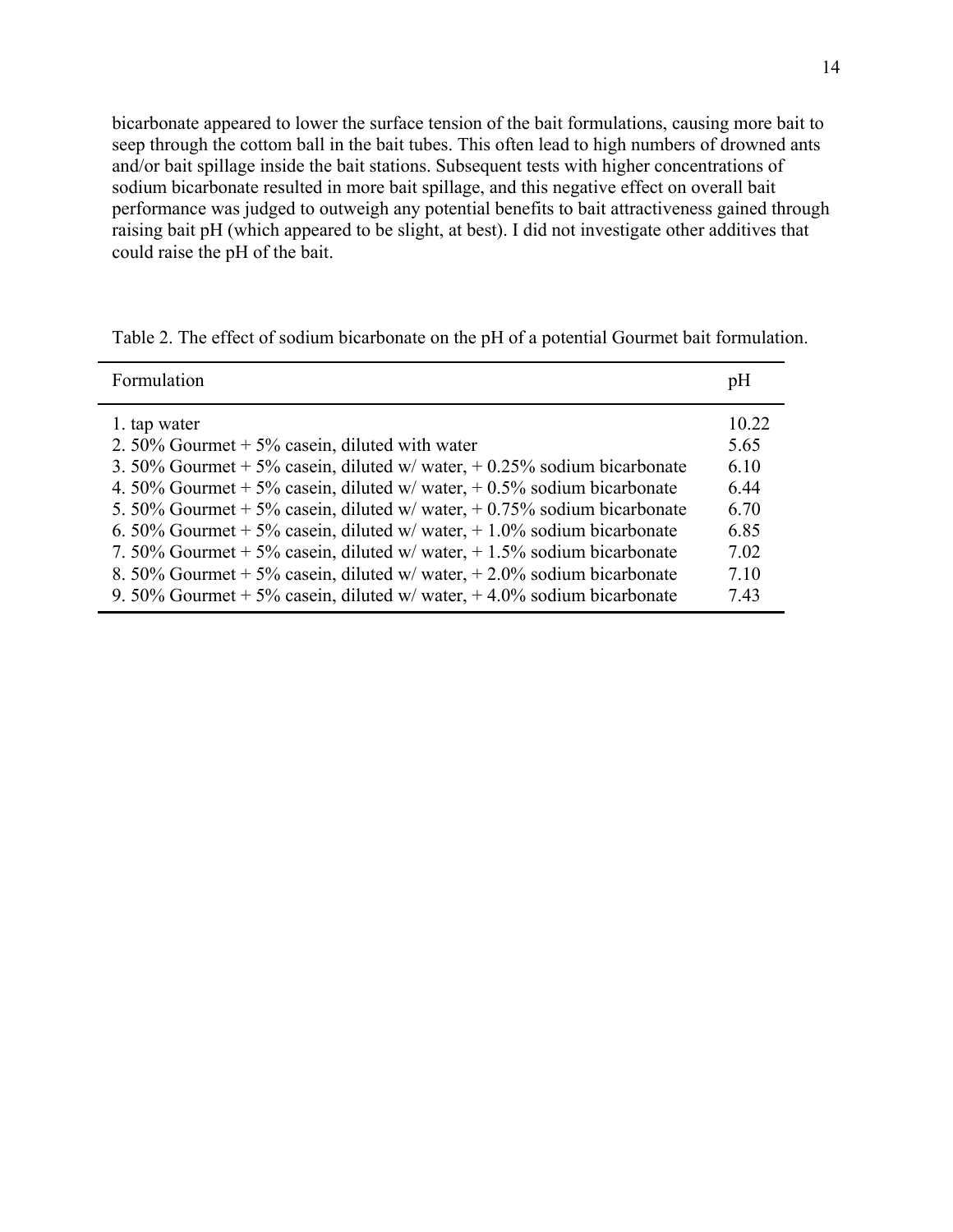

Figure 5. Mean loss in weight per day, over the course of four days, for three Gourmet bait formulations presented to Argentine ants in a choice test. Bars indicate one standard error. Casein indicates the addition of 5% hydrolyzed casein (by weight), and sodbicarb indicates the addition of sodium bicarbonate (percent by weight).

## *Dilution with fruit juice*

In a final attempt to improve Gourmet bait attractiveness, on the advice of Innovative Pest Control Products I tested the effect of mixing Gourmet with different fruit juices. I diluted the Gourmet bait roughly 1:1 with four commonly available fruit juices (orange juice, grape juice (dark grapes), cranberry juice and apple juice) because the 25% dilution originally used in the field experiment proved to be relatively unattractive. I continued to add casein because it clearly increased bait attractiveness. The formulations tested, therefore, were 50% Gourmet + 5% casein + 45% fruit juice (all percentages by weight). I set out four replicate groups of the four formulations in bait stations in the lower Argentine ant population on 7/2/07, each group separated by at least 20 m. The bait tubes were weighed before the preference test and then again after three days in the field. The bait with grape juice had the highest mean weight loss (Fig. 6), however there were no significant differences between any of the juice formulations (one-way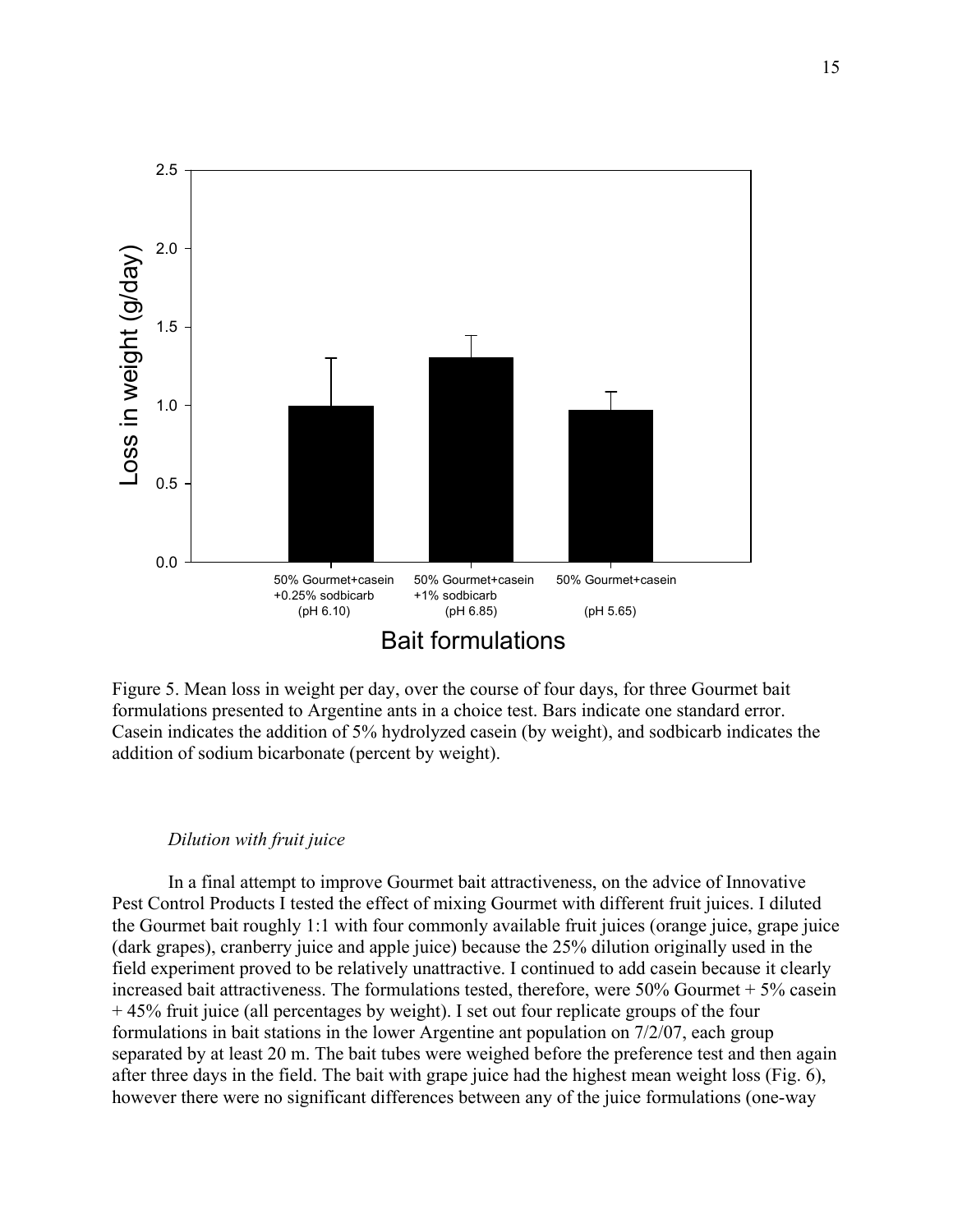ANOVA and Tukey HSD test, all comparisons  $p \ge 0.94$ ). Also, each of the juice formulations except orange juice was the favorite in at least one replicate group, indicating that there was no strong preference for one particular juice, and that they were all relatively attractive.



Figure 6. Mean loss in weight per day, over the course of four days, for four Gourmet and fruit juice bait formulations presented to Argentine ants in a choice test. Bars indicate one standard error. All formulations were 50% Gourmet  $+5\%$  casein  $+45\%$  fruit juice (all percentages by weight).

The mean total weight loss of bait in each replicate group was higher in this last bait preference test (5.34 g/day) than in any previous bait preference test. This may have been due, at least in part, to increasing abundances of ants as the summer progressed, but it also may have indicated greater attractiveness of the fruit juice bait formulations. Moreover, the addition of fruit juice did not detract from bait performance, in contrast to either foregoing the preservative (which would decrease the life of the bait in the field) or neutralizing the bait's acidity with sodium bicarbonate (which causes greater bait spillage and ant drowning). Because of the low attractiveness of the initial bait formulation (75% Gourmet + 5% hydrolyzed casein, diluted with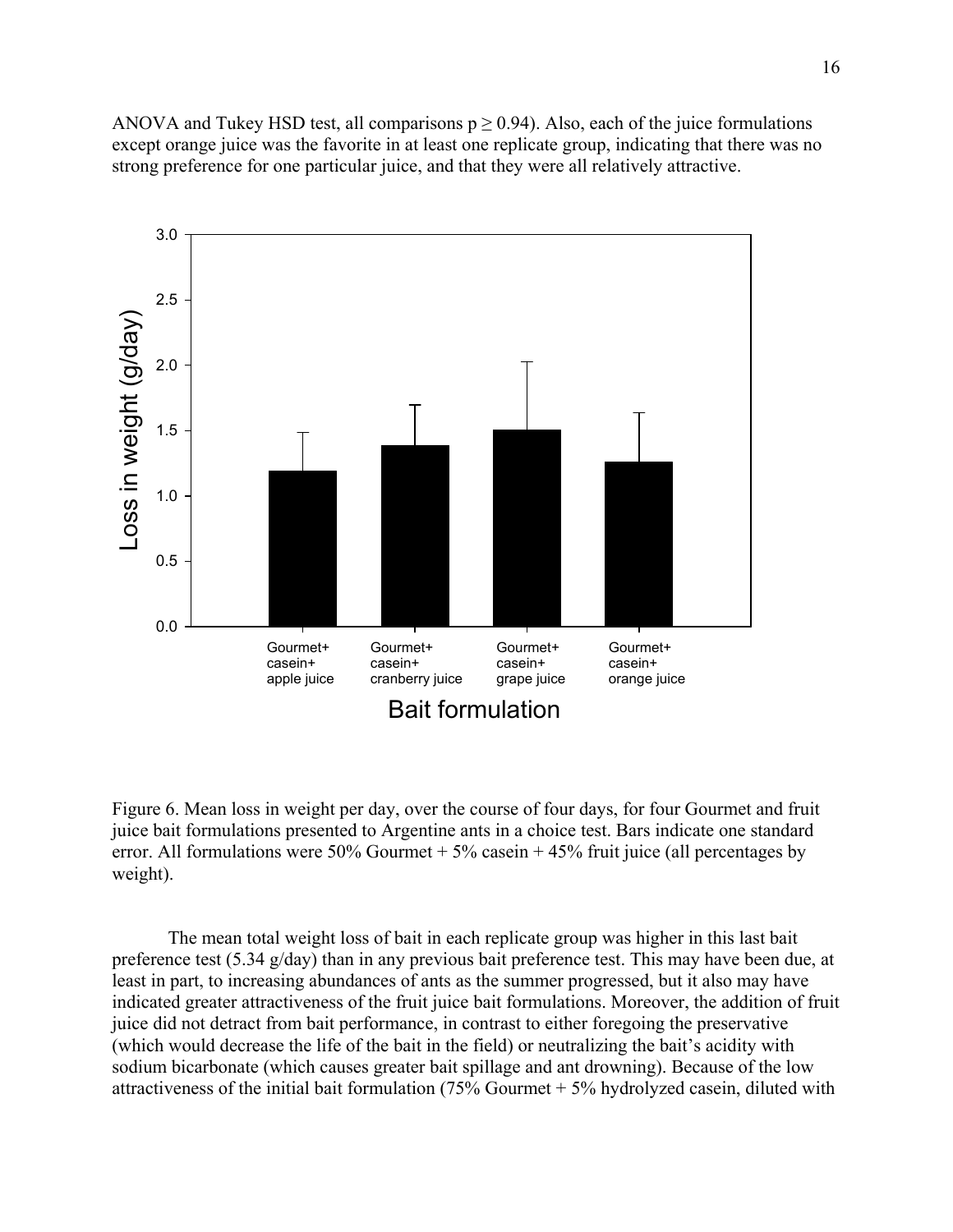25% sugar water; see section 4.B below) when deployed in the experimental plots, I chose to replace it on 7/10/07 with the fruit juice formulation that appeared to be the most attractive (if only slightly) of the four tested:  $50\%$  Gourmet +  $5\%$  hydrolyzed case in + 45% grape juice.

### 4. EXPERIMENTAL PLOTS

Because the two Argentine ant populations at HALE are so large, any eradication strategy that uses numerous bait stations would likely have to work incrementally from the periphery of the populations to their centers. This periphery-to-center approach would focus resources on smaller border areas at any one time and should therefore increase the chances of success. Further outward spread of the ant populations would concurrently be prevented. I therefore chose to position the experimental eradication plots testing the effectiveness of Gourmet Liquid Ant Bait along an ant population border. The plots would thus simultaneously evaluate the effectiveness of this bait for Argentine ant population containment and eventual eradication. I also chose to test two different bait station spacing intervals, and hence application rates, since effort and cost greatly decrease as bait station interval increases.

#### A. Methods

#### *Plot layout*

I established three experimental plots along the boundary of the lower Argentine ant population in HALE to test the effectiveness of Gourmet Liquid Ant Bait for eradicating ants from the park. Two of the plots were randomly designated treatment plots, while the third plot served as a non-treated control. The two treatment plots were 140 m wide by 120 m deep, and were situated such that 100 m of the depth of each plot extended behind the ant population boundary and 20 m extended ahead of the boundary as a buffer (Fig. 7). Each treatment plot contained a 60 m by 60 m central monitoring core; this monitoring core was therefore surrounded by a 40 m buffer provisioned with pesticidal bait stations designed to prevent the spread of untreated nests from outside the plots into the monitoring area. The large size of the buffer zones (and therefore overall treatment plots) was deemed especially important in this experiment because borates act more slowly than most insect toxicants, and hence recolonizing nests would in theory be suppressed relatively slowly within the buffer zones. The control plot replicated the design of the monitoring cores of the treatment plots and was therefore only 60 m by 60 m in size (Fig.  $7$ ).

### *Bait application*

Bait stations were deployed in one of the treatment plots in a 10 m grid pattern (195 bait stations), and were deployed in the second treatment plot in a 20 m grid pattern (56 bait stations). The control plot contained no bait stations. I used the bait station design described in section 2 above (see also Fig. 1). Baits were first deployed in the stations in the two treated plots on  $5/7/08-5/11/07$ . The original bait formulation for this application was 75% Gourmet + 5%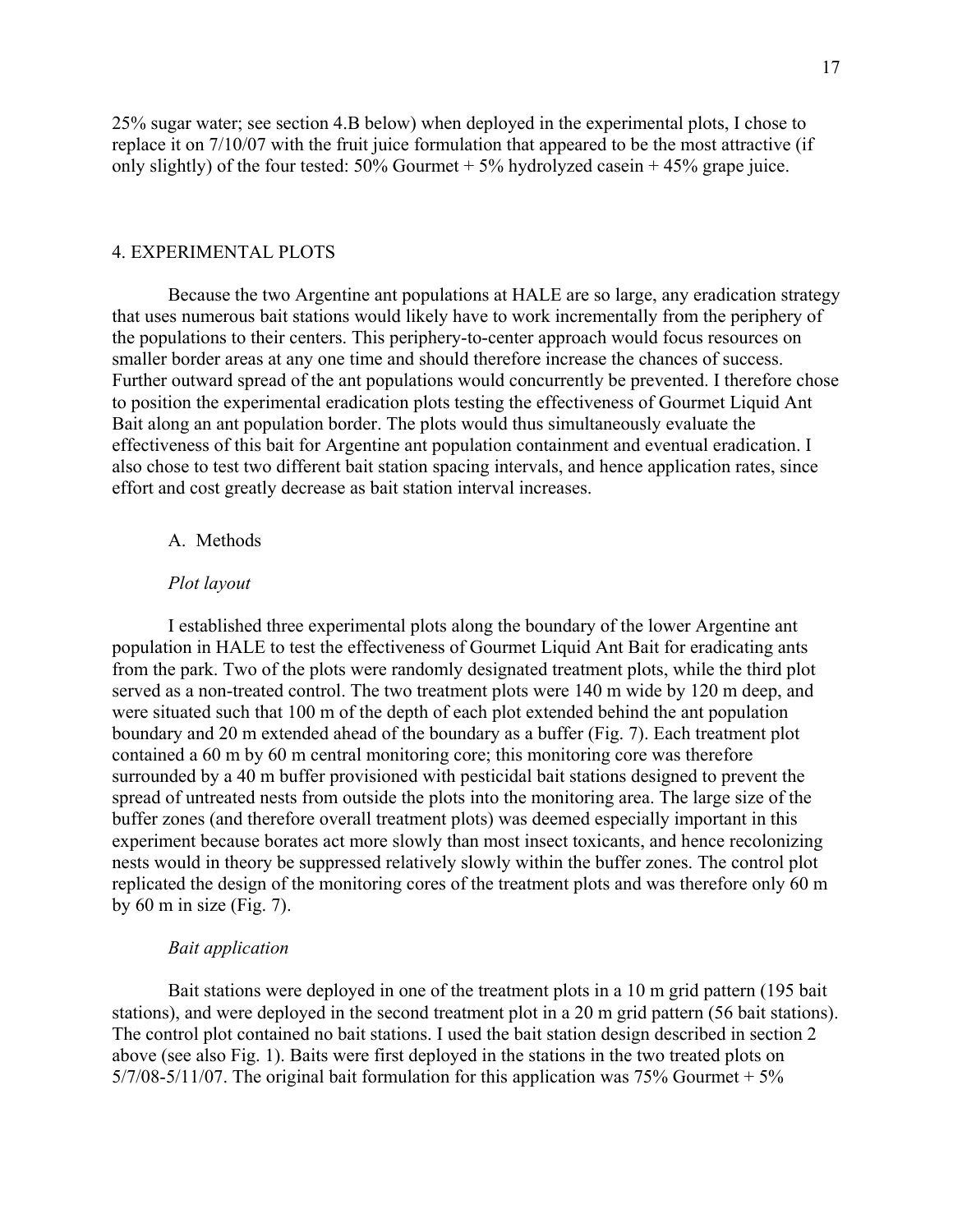hydrolyzed casein (by weight), diluted with 25% sugar water (see section 3.B above). Each station received 45 ml of this formulation in a single centrifuge tube stopped with a cotton ball.

 Because the original bait formulation attracted relatively few ants to the stations (see section 4.B below), I replaced the bait in all stations in both treatment plots on 7/10/07-7/11/07 with a new formulation:  $50\%$  Gourmet +  $5\%$  hydrolyzed case in +  $45\%$  Welch's dark grape juice (by weight) (see section 3.C above). Each station again received 45 ml of bait in a single centrifuge tube stopped with a cotton ball. Although few stations were ever emptied of bait due to consumption by ants, I replaced the bait in all stations in both plots with fresh bait (using the second formulation) on 9/9/07-9/10/07, and again on 10/23/07-10/25/07. For the final refill in October 2007, each bait station received 40 ml of bait instead of 45 ml.

### *Monitoring*

 I conducted four types of monitoring: bait station monitoring to assess the attractiveness and/or rate of consumption of the Gourmet bait, bait card monitoring (using non-toxic attractants) to assess relative ant abundance levels in the plots, nest surveys to assess survival of queens and immature stages in the plots, and spread monitoring along transects to measure the rate at which the ant population boundary spread outward at each plot.

At periodic intervals after initial bait placement, I visited a subset of the bait stations in each treated plot (between 20 and 60 stations on each occasion) and recorded the approximate number of ants in each station (according to abundance class: 0, 1-20, 21-50,  $>50$ ), the approximate volume of bait remaining in the station, and the degree of mold on the cotton balls in each station ( $0 = none$ ;  $1 = small$  amount;  $2 = medium$  amount;  $3 = large$  amount). For the last three bait refills, I also weighed the bait tubes when they were removed from the plots to estimate the amount lost to consumption and/or evaporation. This was done by comparing weights of all baits removed from the plots with the average weight of fresh tubes of bait prior to placement in the plots (average calculated from 25 tubes containing 45 ml of fresh bait, and 25 tubes containing 40 ml fresh bait in the case of the last bait refill event).

 The bait card monitoring and the nest surveys were conducted in the central 60 m by 60 m monitoring core of each plot. Each monitoring core (and the entire control plot) was divided into 36 10 m by 10 m quadrats (Fig. 7). A single bait card was placed in the center of the 16 rearcentral quadrats for the purposes of the bait card monitoring (Fig. 7). During each monitoring event, I provisioned each bait card with about 1.5 g of a blend of 40% tuna (in water) and 60% light corn syrup, by weight, and placed the bait card on the ground and in the shade for a period of 60 minutes. At the end of 60 minutes, I counted the number of ants on each card. Bait card monitoring was conducted on 5/1-5/3/07 (pre-treatment), and approximately every month after the initial bait placement until the termination of the experiment on 12/10/07-12/11/07, 32 weeks after initial bait placement.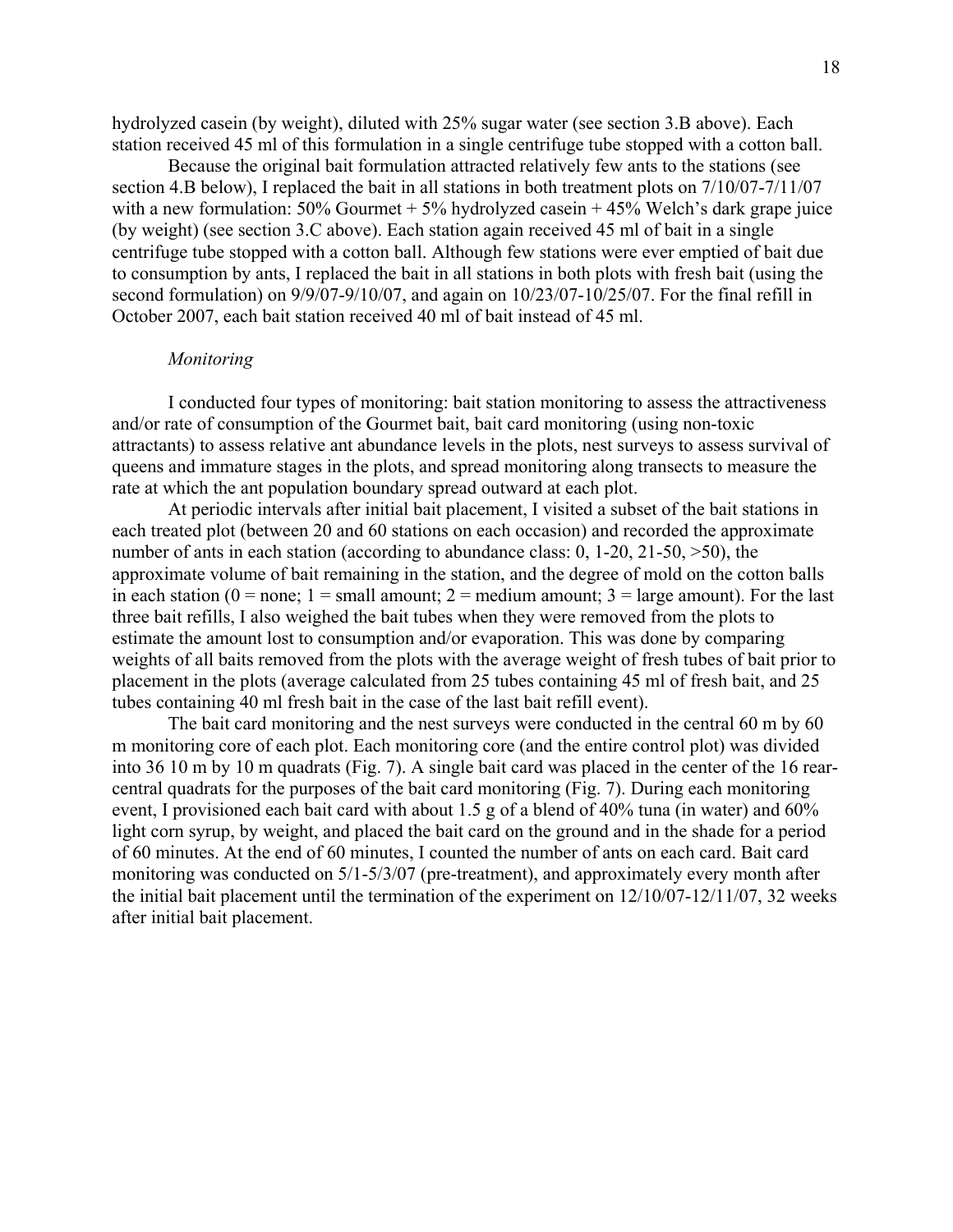

Figure 7. Plot layouts for the two treatment and one control plots. The central monitoring cores in each plot were divided into 36 10 m by 10 m quadrats for nest monitoring. Sixteen bait card monitoring stations in each plot are indicated with dots. Four spread monitoring transects emanated from each plot. Gourmet bait station locations are not indicated; stations were spaced in a 10 m grid pattern in one treatment plot (n=195 stations) and in a 20 m grid pattern in the second treatment plot (n=56 stations). The control plot received no Gourmet bait stations.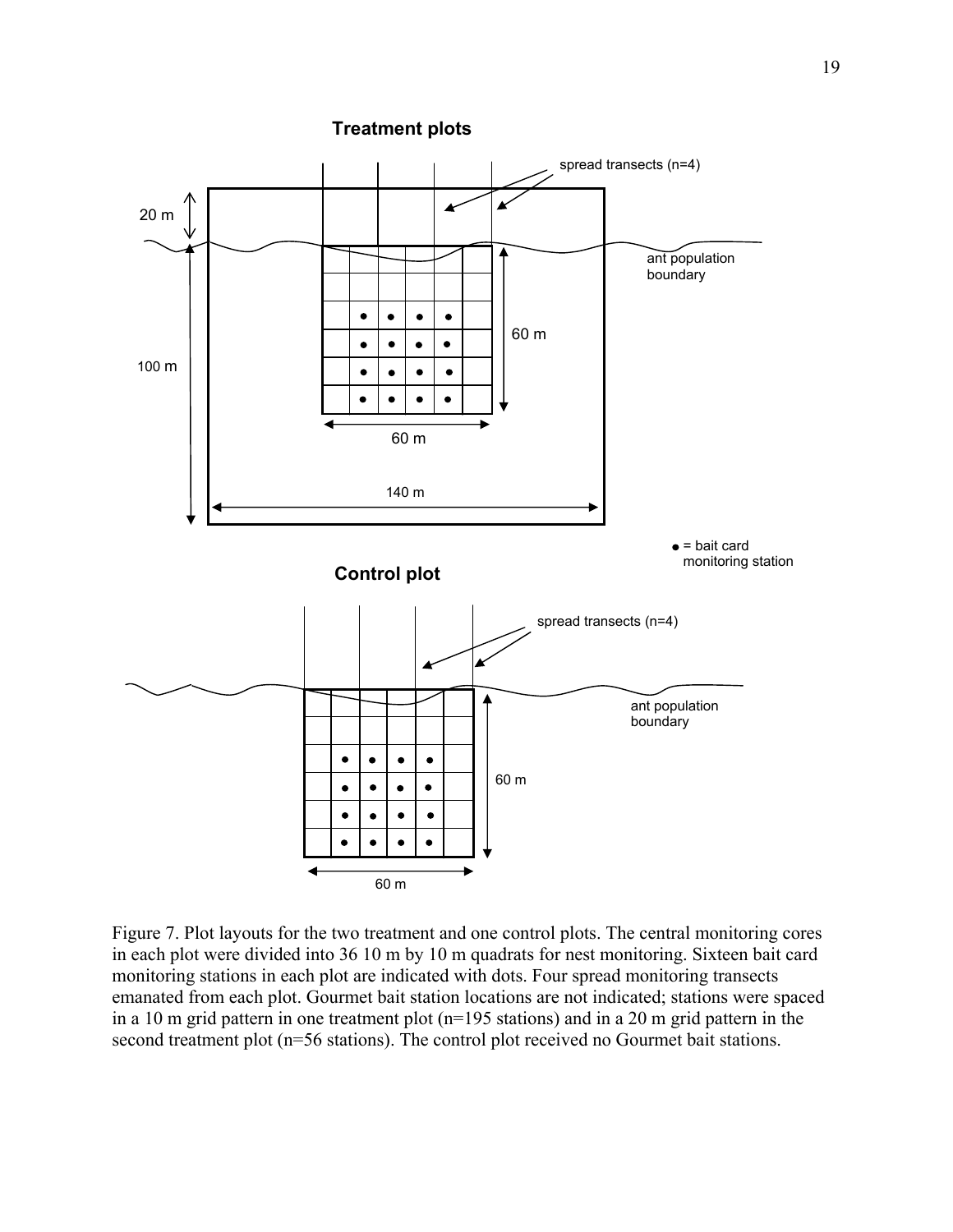At the same monthly intervals, I randomly selected one of the 10 m by 10 m quadrats from the rear two rows in the central monitoring core of each plot (i.e. furthest from the ant population boundary, where ant densities are higher) for nest surveying. During each monitoring event, every rock in the selected quadrat was overturned in search of nests. All nests within the quadrat were recorded as reproductive (presence of queens, eggs, larvae or pupae) or nonreproductive (presence only of workers or males; or evidence of prior use as a nest site, such as presence of nest galleries). Numbers of individuals in each caste/stage were recorded, according to abundance categories:  $0 = 0$ ,  $1 = 1-10$ ,  $2 = 11-50$ ,  $3 = 51-100$ ,  $4 = 101-500$ ,  $5 =$ >500. Nest surveys were conducted between 9:00 am and 12:00 pm on warm sunny days, when ants bring brood up to the soil surface (underneath the cover rock) where temperatures are warmer. Surveys were occasionally conducted slightly later on cooler days.

Finally, I monitored the rate of outward spread of ants along four parallel transects extending beyond each plot boundary. The transects were located 20 m apart in the central portion of each plot, starting at the ant population boundary, and oriented roughly perpendicular to the population boundary (Fig. 7). The exact position of the ant population boundary on each transect was marked prior to the initial bait placement, from 5/2/07-5/4/07. The furthest extent of ants along each transect was then mapped again at roughly one month intervals, during the same monitoring events that included bait card monitoring and nest surveys. These positions were mapped by searching the ground for foraging ants along each transect (and up to 5 m on either side of the transect) for 20 minutes.

#### B. Bait attractiveness in the plots

On all of the occasions that bait stations were monitored in the plots, there was no evidence of a high level of bait attractiveness. In separate bait preference tests conducted in the field (see section 3 above), highly attractive baits typically had a constant stream of ants entering and exiting the bait stations as well as at least 100 ants (and often many more) within the stations at any one time. While the experimental plots sometimes had a relatively high incidence of at least some ant presence in the bait stations (Table 3), this was usually represented by one to several individual ants. There was a much lower incidence of bait stations containing at least 20 ants in either plot, only exceeding 50% of stations during one monitoring event (on 9/21/07; Table 3). Only 11 bait stations were observed with over 50 ants inside them during the entire experiment, representing just 2.3% of all bait stations monitored. These results indicate that while ants successfully found most or all of the bait stations, the baits were not attractive enough to trigger the kind of mass recruitment seen with some of the baits in prior preference tests. This was true for the initial formulation chosen for the experimental plots  $(75\%$  Gourmet +  $5\%$ hydrolyzed casein, diluted with 25% sugar water), as well as the second formulation that was adopted in an effort to improve field attractiveness (50% Gourmet + 5% hydrolyzed casein + 45% grape juice). Although ant presence within the bait stations appeared to increase somewhat in September and October (Table 3), this may have been due to an increasing abundance of ants in the environment during the fall months (Krushelnycky et al. 2004), rather than an increase in bait attractiveness.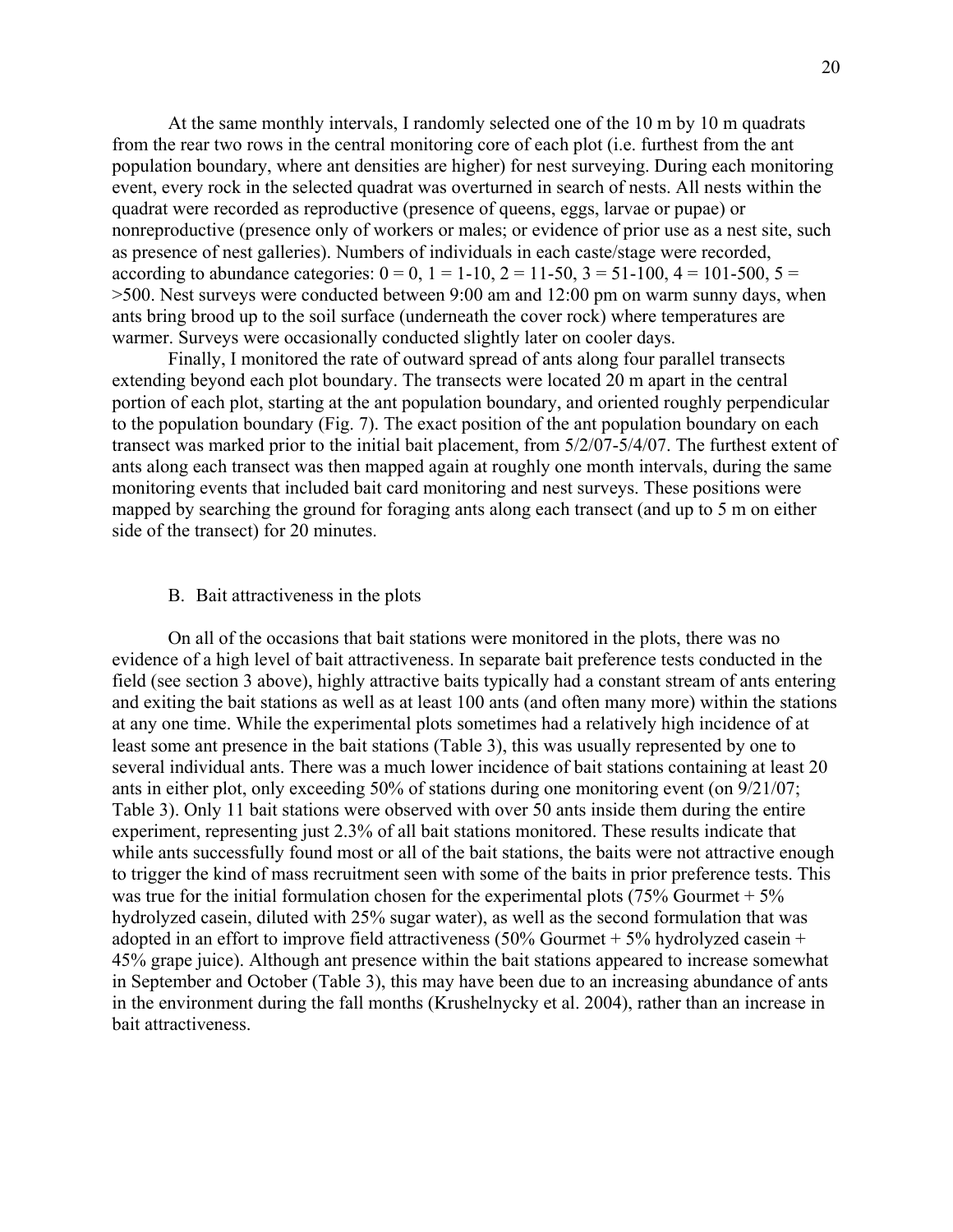|                                                                                 |                                                                                                                                   |                                                         | $20m$ grid plot                                                          |                                                           | 10m grid plot                                         |                                                       |
|---------------------------------------------------------------------------------|-----------------------------------------------------------------------------------------------------------------------------------|---------------------------------------------------------|--------------------------------------------------------------------------|-----------------------------------------------------------|-------------------------------------------------------|-------------------------------------------------------|
| Date <sup>1</sup>                                                               |                                                                                                                                   | #days post<br>Form <sup>2</sup> placement <sup>3</sup>  | $\%$ stns w/<br>ants <sup>4</sup>                                        | $\%$ stns w/<br>$>20$ ants <sup>5</sup>                   | $\%$ stns w/<br>ants <sup>4</sup>                     | $\%$ stns w/<br>$>20$ ants <sup>3</sup>               |
| $5/17 - 5/18$<br>$5/28 - 5/29$<br>6/18<br>7/16<br>$9/12 - 9/13$<br>9/21<br>10/4 | 1 <sup>st</sup><br>1 <sup>st</sup><br>1 <sup>st</sup><br>2 <sup>nd</sup><br>2 <sup>nd</sup><br>2 <sup>nd</sup><br>2 <sup>nd</sup> | 10<br>18-21<br>42<br>$5 - 6$<br>3<br>$11 - 12$<br>24-25 | 37.5<br>42.5<br>$\overline{\mathcal{L}}$<br>12.5<br>50.0<br>70.8<br>75.0 | 10<br>2.5<br>$\theta$<br>$\theta$<br>12.5<br>62.5<br>37.5 | 63.3<br>36.7<br>$- -$<br>33.3<br>66.7<br>65.4<br>38.5 | 3.3<br>2.5<br>$\boldsymbol{0}$<br>33.3<br>26.9<br>5.1 |

Table 3. Attractiveness of Gourmet baits in the experimental plots, based on incidence of ants in the bait stations. All percentages greater than or equal to 50 are highlighted with bold typeface.

<sup>1</sup>Dates are expressed as month/day; all dates were in 2007

<sup>2</sup>Formulation in use at the time:  $1<sup>st</sup> = 75%$  Gourmet + 5% hydrolyzed casein (by weight), diluted with 25% sugar water;  $2^{nd} = 50\%$  Gourmet + 5% hydrolyzed casein + 45% Welch's dark grape juice (by weight)

<sup>3</sup>Number of days since the most recent refill of fresh bait

<sup>4</sup>Percent of stations monitored that had any ants inside them

<sup>5</sup>Percent of stations monitored that had at least 20 ants inside them

During these bait station monitoring events, I rarely observed mold growing on the cotton balls of the bait tubes, and there was no strong evidence that the baits used were substantially more attractive soon after fresh refills than several weeks after placement. In addition, bait stations were usually mostly full during monitoring events or at the time of bait replacement, indicating little bait consumption by ants. This judgement was confirmed during the second half of the experiment when bait tubes removed from the plots at the time of replacement were weighed to determine the amount of bait loss. Average weight loss of bait per day in the experimental plots was much lower than that which occurred in the preceding bait preference tests (compare Table 4 with Figs. 2-6). For example, in the final bait preference test examining attractiveness of Gourmet formulated with different fruit juices (section 3.C), ants consumed an average of over 1.5 g/day (Fig. 6) of the same formulation (50% Gourmet + 5% hydrolyzed casein + 45% grape juice) used in the plots and assessed in Table 4. Moreover, ants were presented with a side-by-side choice of 4 baits in each replicate location during the bait preference test, and therefore consumed an average of over 5.3 g of bait per day in each replicate location during the preference test. This compares with an average consumption (weight loss) of less than 0.5 g of bait per day in the experimental plots, regardless of whether bait stations were spaced at 10 m or 20 m intervals (Table 4). The degree of bait weight loss in the experimental plots decreased over time (Table 4), and during the last time period (10/23-12/13/07) was similar to that expected from evaporation alone (evaporative loss is approximately 0.12-0.20 g/day; see section 2).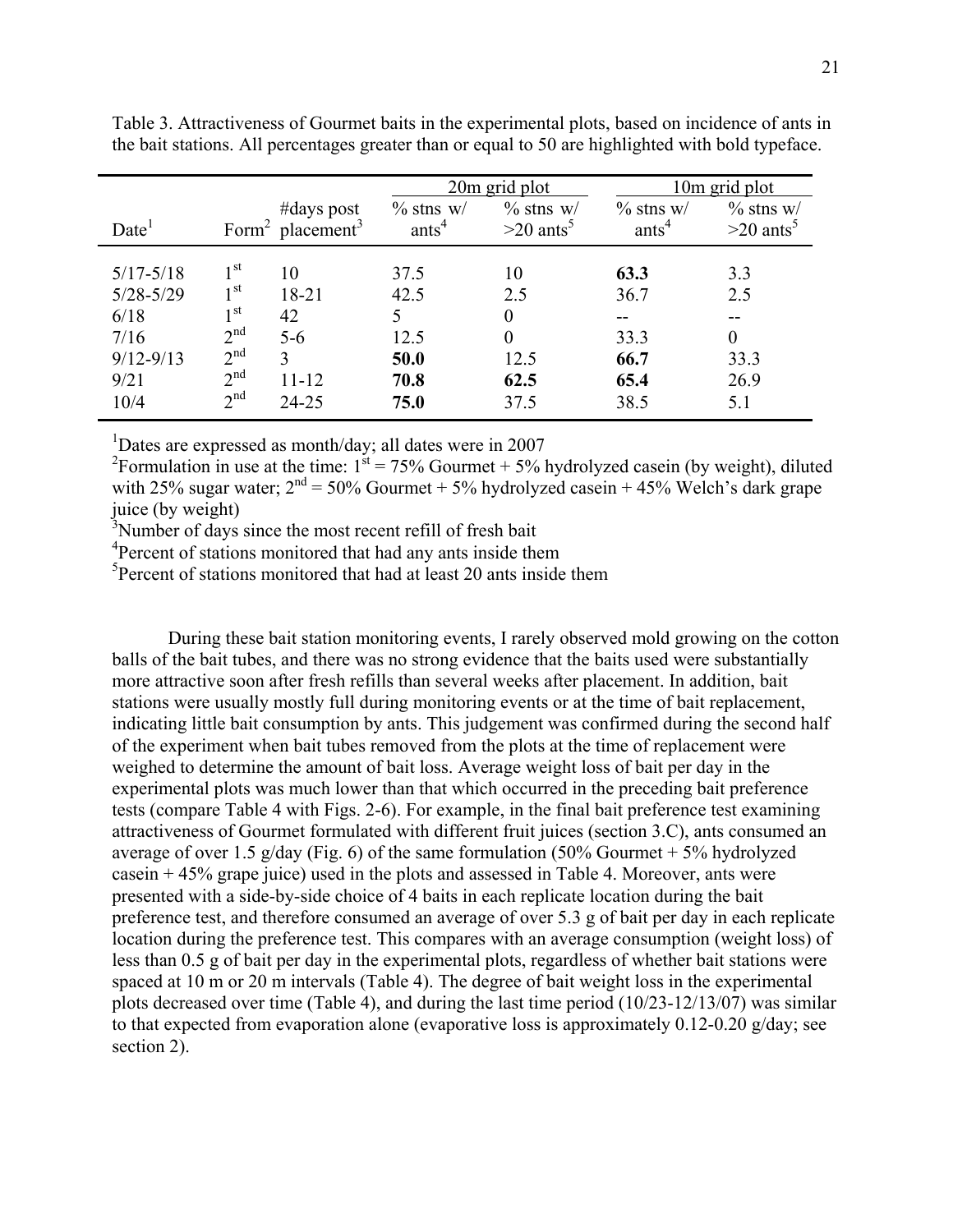| $\text{Date}^1$ | Formulation <sup>2</sup> | 20 <sub>m</sub> grid plot<br>mean weight loss $(g/day)^3$ | 10 <sub>m</sub> grid plot<br>mean weight loss $(g/day)^3$ |
|-----------------|--------------------------|-----------------------------------------------------------|-----------------------------------------------------------|
| $7/10 - 9/10$   | $\gamma$ nd              | 0.41                                                      | 0.43                                                      |
| $9/9 - 10/25$   | $\gamma$ nd              | 0.32                                                      | 0.23                                                      |
| $10/23 - 12/13$ | $\gamma$ nd              | 0.13                                                      | 0.10                                                      |

Table 4. Mean weight loss of Gourmet bait per bait station per day during the latter half of the experiment.

<sup>1</sup>Time period for which weight loss was calculated. Dates are expressed as month/day; all dates were in 2007.

<sup>2</sup>Formulation in use at the time:  $1<sup>st</sup> = 75%$  Gourmet + 5% hydrolyzed casein (by weight), diluted with 25% sugar water;  $2^{nd} = 50\%$  Gourmet + 5% hydrolyzed casein + 45% Welch's dark grape juice (by weight).

<sup>3</sup>Mean weight loss of bait per bait station during each time period.

### C. Effects on ant numbers and nest survival

The low attractiveness of the Gourmet bait formulations when used in the experimental plots translated into a low level of ant control. Densities of foraging ants in the two treatment plots, as inferred from bait card monitoring, appeared to be somewhat lower than in the control plot during the latter half of the experiment (Fig. 8), but for the most part population trends in the three plots were similar and mainly represented seasonal changes in density (e.g. see Krushelnycky et al. 2004). There was little evidence that ant densities were approaching zero in either treatment plot.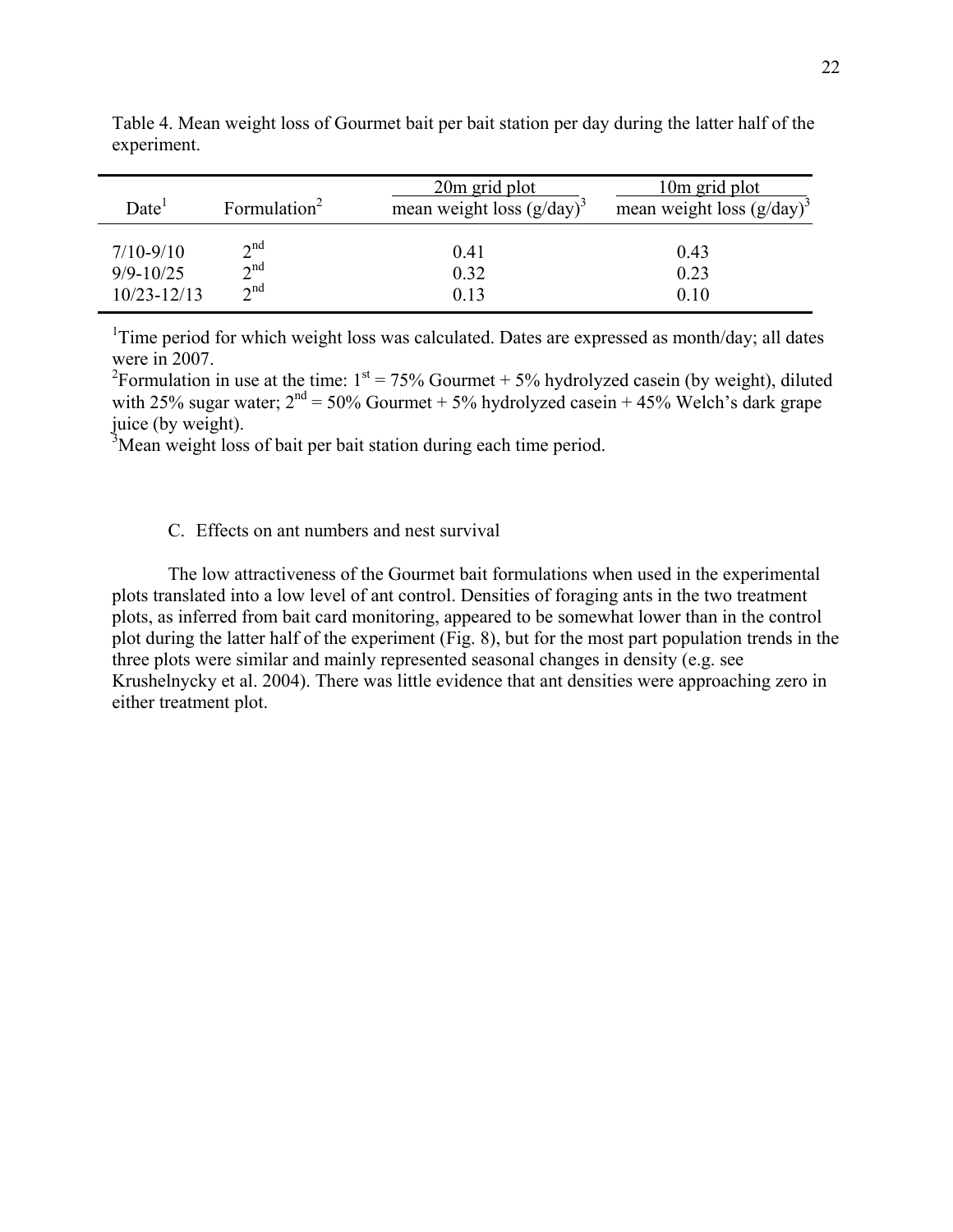

Figure 8. Mean number of ants at bait card monitoring stations in each plot. Bars indicate one standard error. The arrows indicate each time baits were deployed or replaced, and numbers next to arrows indicate which formulation was used each time  $(1 = 75\%$  Gourmet  $+ 5\%$  hydrolyzed casein (by weight), diluted with 25% sugar water;  $2 = 50\%$  Gourmet + 5% hydrolyzed casein + 45% Welch's dark grape juice (by weight).

Nest survey data need to be interpreted with caution due to the high natural spatial variability in nest density. Because a different quadrat was surveyed in each plot during each monitoring event, differences between monitoring events in densities of nests or abundances of particular castes or life stages potentially represent natural spatial differences as much as or more than they represent temporal trends in these metrics. Elucidating subtle temporal and/or treatment-induced effects in the nest survey data is therefore difficult. However, nest surveys are highly effective for confirming dramatic effects (or a lack thereof), such as apparent eradication or high levels of control resulting from pesticide treatments. As can be seen in Figures 9-12, eradication was clearly not achieved in either treatment plot. Reproductive nests as well as eggs and worker larvae were present throughout the experiment, and their abundances in the treatment plots tended to be similar to or higher than those in the control plot. Queen presence was more variable in all plots (Fig. 10) due to the unpredictability of observing this caste. In general, the nest surveys corroborated the conclusion apparent from bait card monitoring of worker densities: the Gourmet formulations yielded little control in the two treatment plots.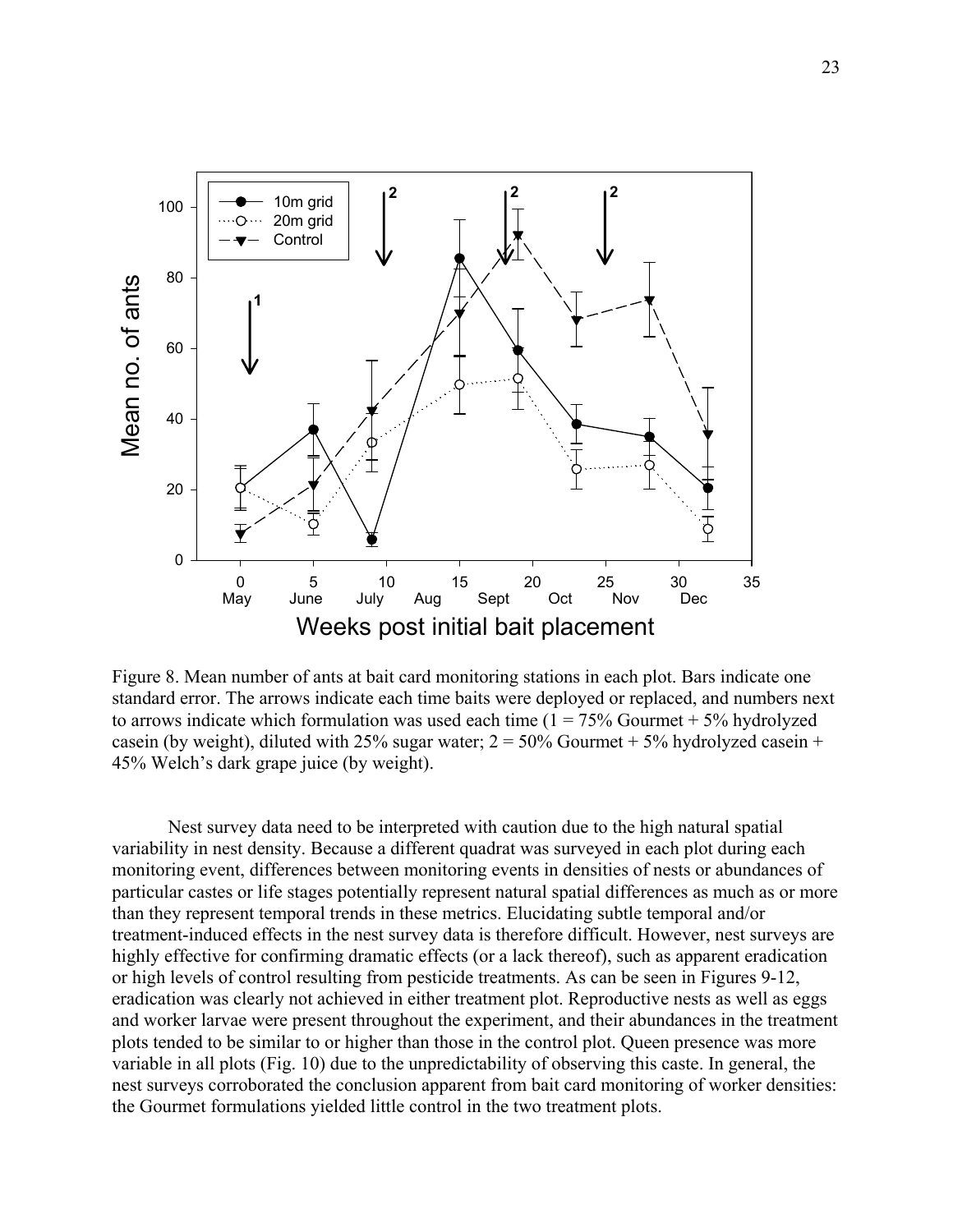

Figure 9. Total number of reproductive nests per monitoring quadrat in each plot. The arrows indicate each time baits were deployed or replaced, and numbers next to arrows indicate which formulation was used each time (same as in Figure 8).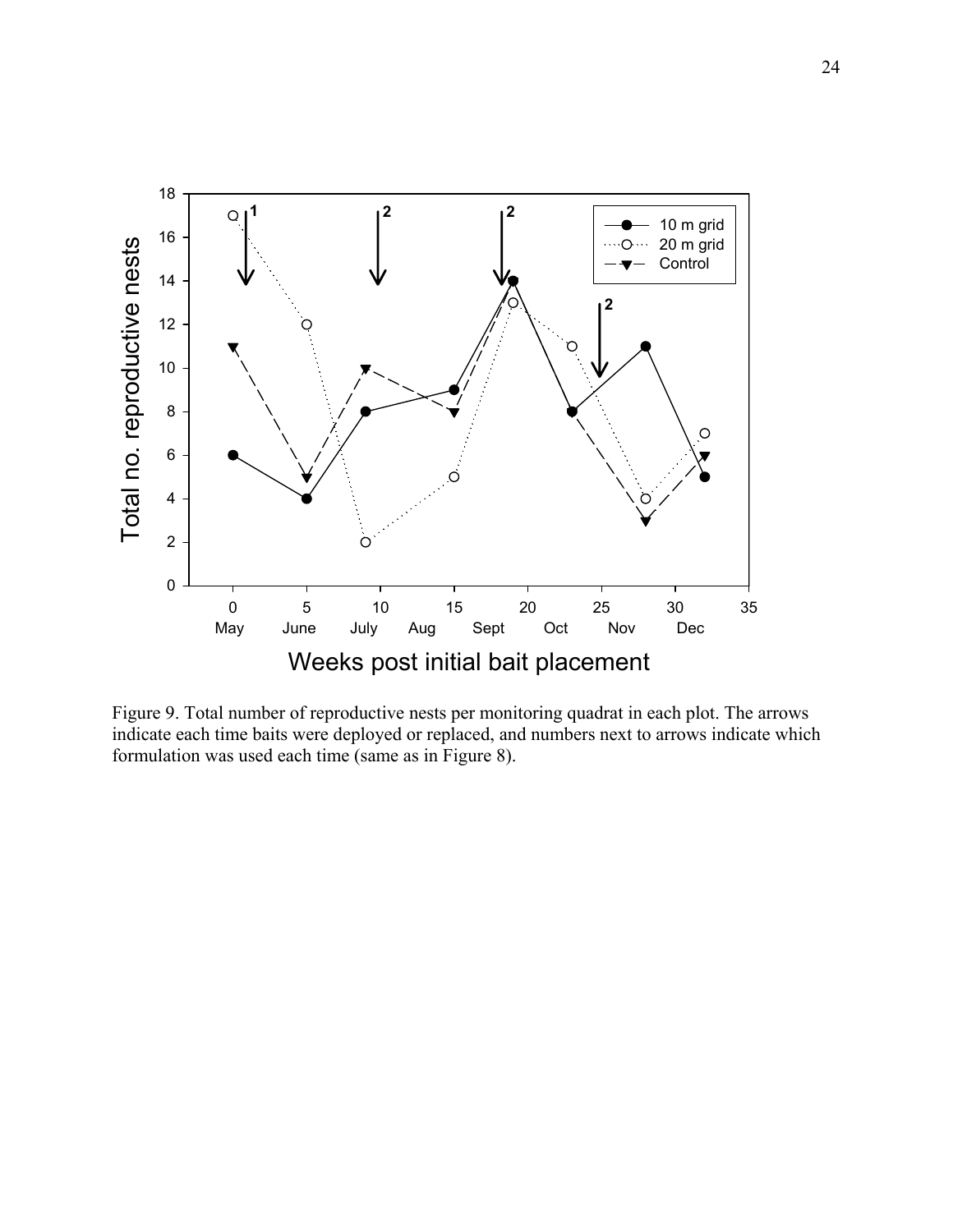

Figure 10. Total number of queens observed per monitoring quadrat during nest surveys in each plot. The arrows indicate each time baits were deployed or replaced, and numbers next to arrows indicate which formulation was used each time (same as in Figure 8).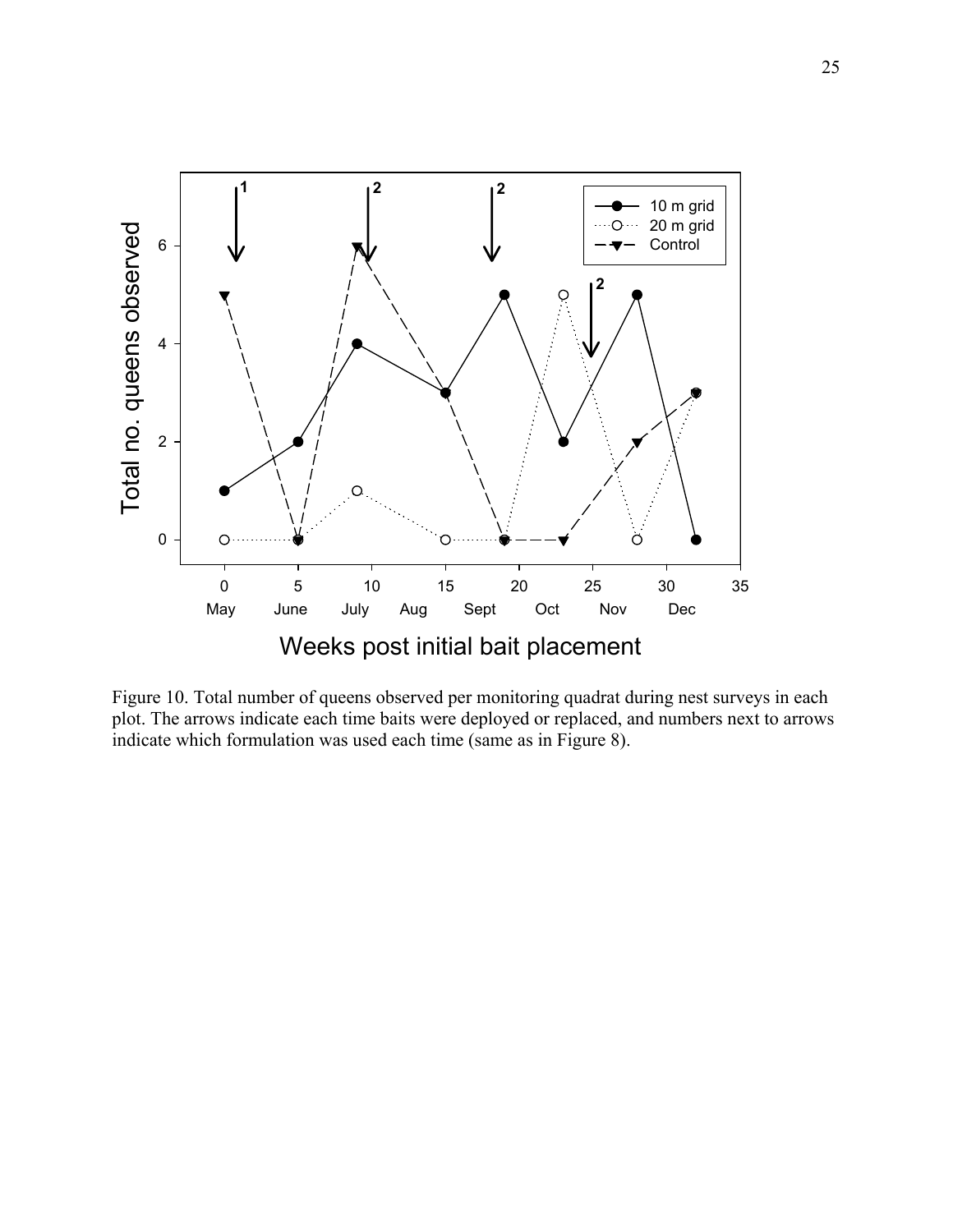

Figure 11. Mean egg abundance class of reproductive nests in each plot. Abundance classes are 0  $= 0$ ,  $1 = 1-10$ ,  $2 = 11-50$ ,  $3 = 51-100$ ,  $4 = 101-500$ ,  $5 = 500$ . The arrows indicate each time baits were deployed or replaced, and numbers next to arrows indicate which formulation was used each time (same as in Figure 8).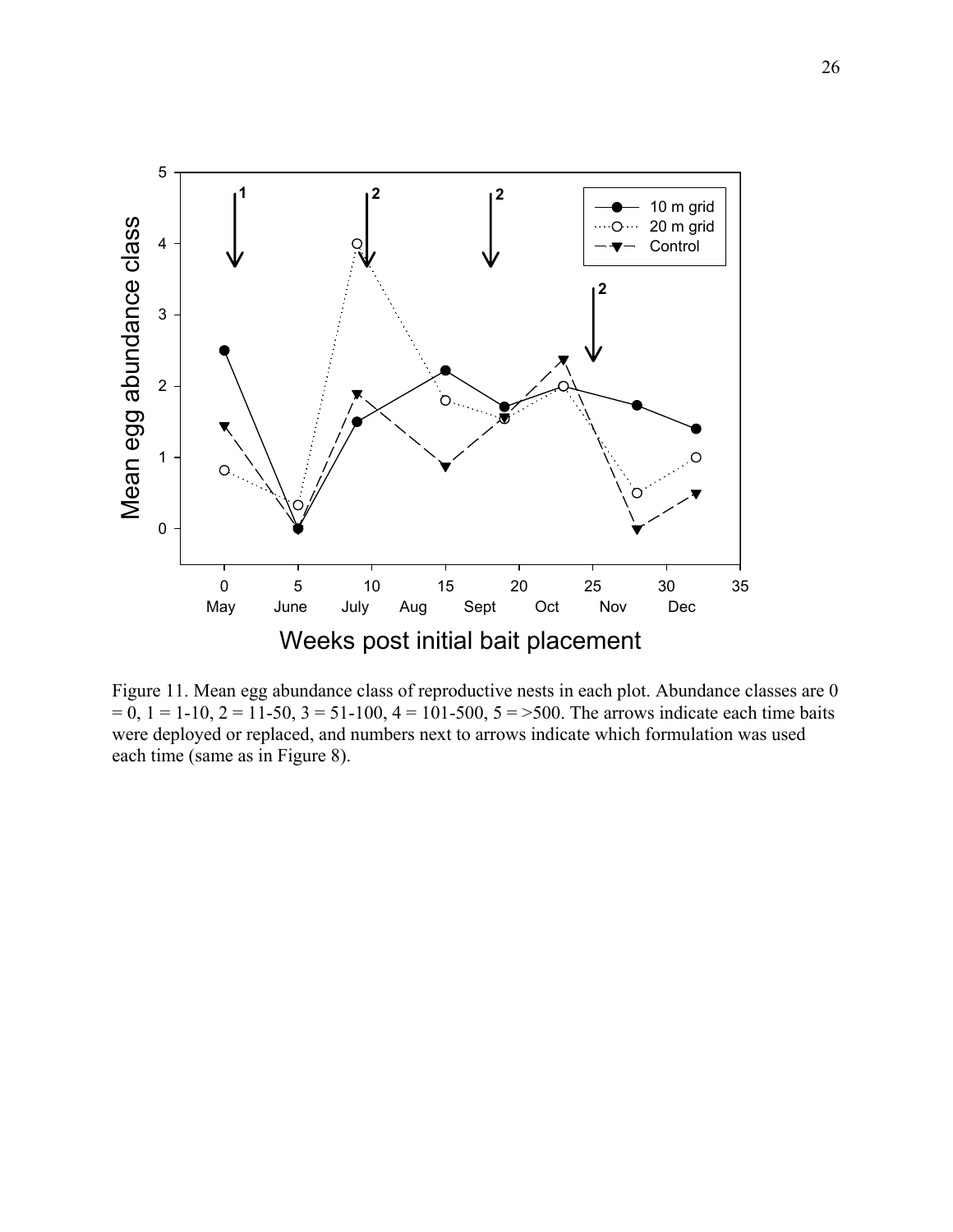

Figure 12. Mean worker larvae abundance class of reproductive nests in each plot. Abundance classes are  $0 = 0$ ,  $1 = 1-10$ ,  $2 = 11-50$ ,  $3 = 51-100$ ,  $4 = 101-500$ ,  $5 = 500$ . The arrows indicate each time baits were deployed or replaced, and numbers next to arrows indicate which formulation was used each time (same as in Figure 8).

#### D. Effects on rate of ant spread

The lower ant population boundary spread outwards from the border of the control plot a total of 39.6 m (mean of four transects) during the course of the experiment, from early May to mid-December 2007. Most of this spread occurred from May through September (Fig. 13), and therefore approximated the seasonal pattern of spread measured in the same general area during 1996-97 (Krushelnycky et al. 2004). In 1996-97, however, the peak period of spread was slightly later, with most occurring from July through October, and total spread during the months of May through December was somewhat higher than in 2007 (mean of 53.8 m). Mean total outward spread during the course of the 2007 experiment was 29.7 m from the 10 m grid Gourmet treatment plot and 9.8 m from the 20 m grid Gourmet treatment plot. Spread in the two treatment plots was also highest from May through September (Fig. 13). A one-way ANOVA followed by a Tukey HSD test found that total outward spread from the control plot  $(n = 4$  transects) was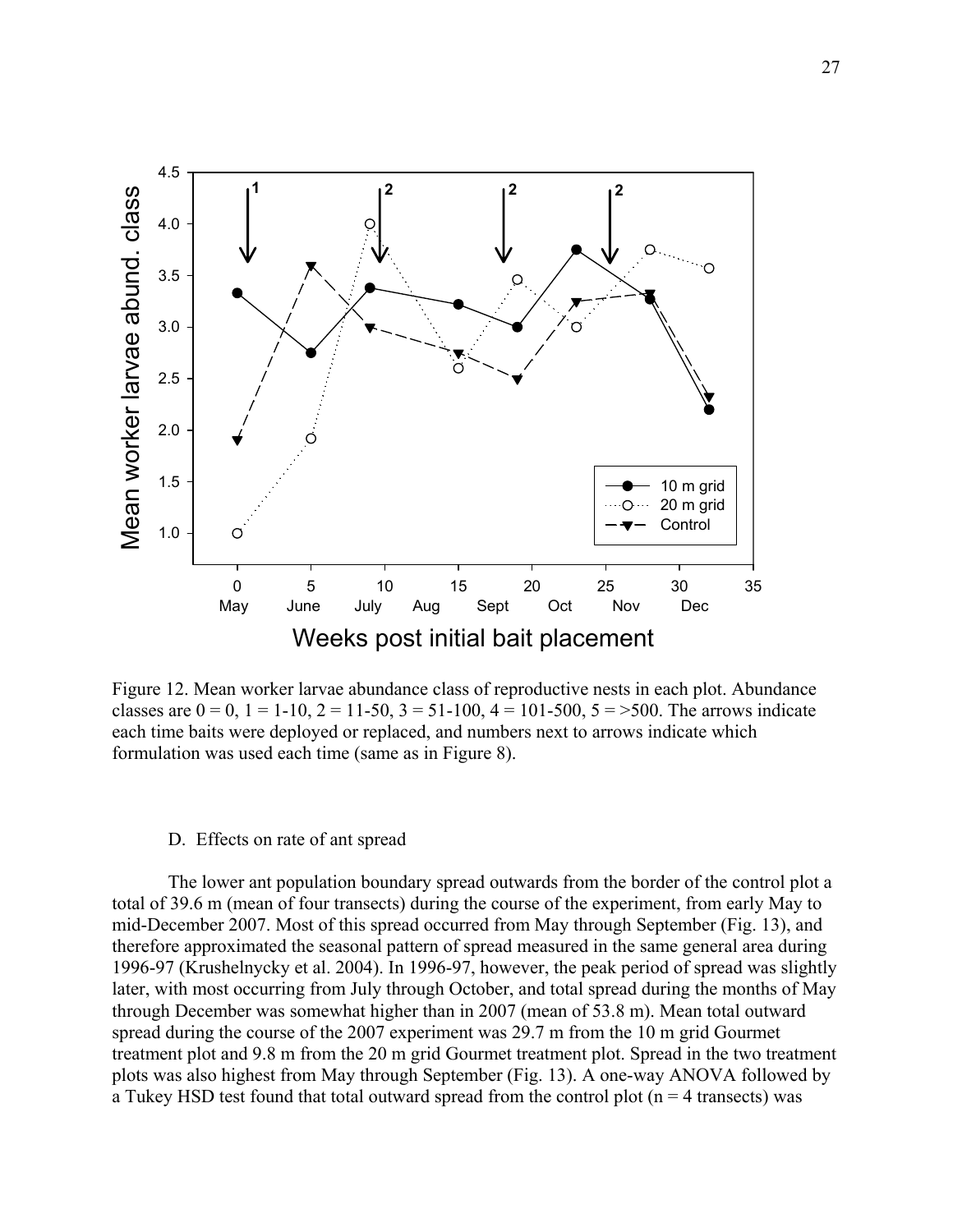significantly higher than from the 20 m grid Gourmet plot ( $t = 4.09$ ,  $p = 0.007$ ), but was not significantly higher than from the 10 m grid Gourmet plot ( $t = 1.36$ ,  $p = 0.402$ ). Mean total spread from the 10 m grid Gourmet plot was marginally significantly higher than from the 20 m grid Gourmet plot  $(t = 2.73, p = 0.055)$ . It seems unlikely that the lower rate of outward spread from the 20 m grid plot was due to the Gourmet treatment, because the 10 m grid treatment plot had roughly four times as many bait stations yet had a higher rate of outward spread. Instead, it is more likely that the different rates at the different plots mostly reflect natural spatial variation in rates of spread. In any event, neither treatment plot was successful in completely stopping outward spread, which is not surprising given that little ant control was achieved in either plot.



Figure 13. Mean outward spread of the lower ant population at each plot during the interval beginning from the previous monitoring event. For example, spread at week 5 occurred during weeks 0 to 5, and spread at week 9 occurred during weeks 5 to 9. There was no outward spread in any plots during weeks 19 to 23. Spread was measured along 4 parallel transects emanating from each plot. Bars indicate one standard error.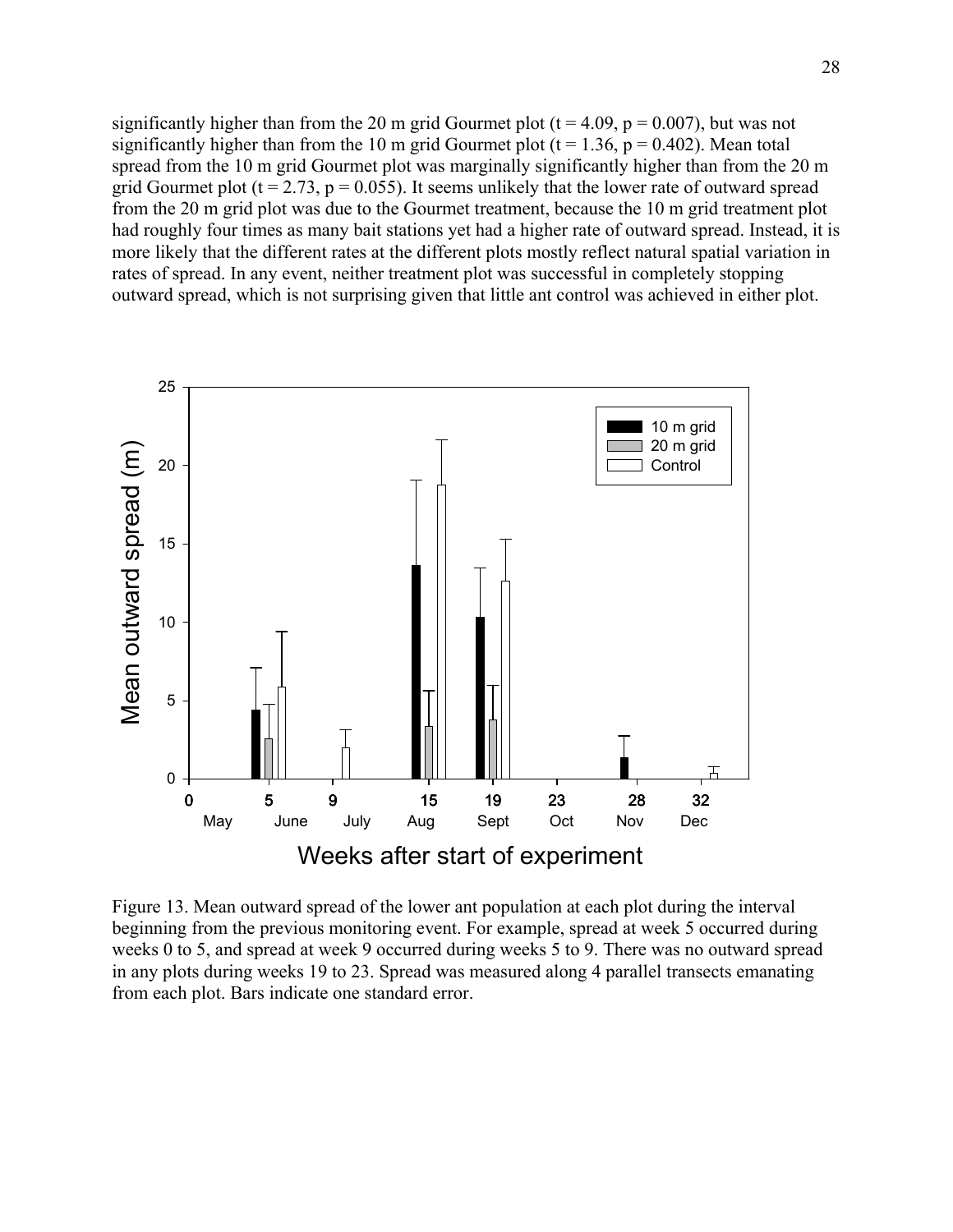### 5. CONCLUSIONS

 In order for slow-acting borates to be effective, ants must steadily consume, share and distribute relatively large quantities of borate-laced bait across many nests and over fairly long time periods. For example, other studies have found that ants often need to feed on borate baits for 2 to 4 weeks before substantial reductions in worker numbers or activity begins (Klotz et al. 1997b, Greenberg et al. 2006), with reductions sometimes continuing for 10 weeks (Klotz et al. 1998). Sugar water based liquid baits are highly suitable for delivering borate toxicants because they exploit the natural honeydew and nectar gathering behaviors that are so prevalent and important among invasive ants (Lach 2003). As a food carrier, sugar water should therefore allow the borate toxicant to be distributed widely, potentially among all nests and colony members, before it takes effect. In this trial, however, Gourmet Liquid Ant Bait failed to yield substantial control of Argentine ants at HALE, and clearly failed to eradicate the ants from experimental plots, even after being available for 32 weeks.

The explanation for this failure was an insufficient level of bait attractiveness in the experimental plots: ants very rarely recruited high numbers of nestmates to the bait stations, and consumption of the bait was therefore low. The underlying reason for this low level of attractiveness of the Gourmet bait, however, is unclear and a bit puzzling. One possibility is that some ingredient, or a combination of ingredients, in Gourmet Liquid Ant Bait is reducing attractiveness to Argentine ants at HALE. The fact that the preservative used in Gourmet, sodium benzoate, reduced the attractiveness of a 25% sugar water and boric acid solution in a bait preference test at HALE supports this idea. It is possible that the borate toxicant, DOT, also reduces attractiveness somewhat. However, in a previous experiment at HALE, a 25% sugar water + 0.5% boric acid bait formulation was readily consumed by Argentine ants, and another study found that Argentine ants were repelled by borates in sugar water solutions only when their concentrations exceeded 1% (Klotz et al. 2000). Moreover, Gourmet Liquid Ant Bait, and a 50% dilution of Gourmet Liquid Ant Bait, were both found to be attractive and effective in controlling Argentine ants in a California citrus orchard (Greenberg et al. 2006). Nevertheless, the fact that formulations that involved diluting the Gourmet bait were consistently more attractive than undiluted Gourmet in this study suggests that some ingredient or combination of ingredients in the bait reduces attractiveness at HALE. The beneficial effect of dilution is unlikely to be strongly related to bait viscosity, since formulations that diluted Gourmet with 25% sugar water (which should result in minimal changes to total sugar concentration) were also more attractive than undiluted Gourmet bait.

It remains somewhat difficult to explain the large discrepancy between consumption of bait formulations when used in bait preference tests versus in the experimental plots. This type of result has been encountered with at least two other baits at HALE, where performance in bait preference tests did not accurately predict effectiveness in experimental plots (W. Haines and P. Krushelnycky unpublished data). In the present study, both Gourmet formulations that were chosen to be used in the experimental plots exhibited fairly high levels of attractiveness in bait preference tests, but then performed poorly in the plots. As a revealing example, on several occasions during nest surveys in the plots, I found thriving nests within one to two meters of a bait station, with only a few workers inside the station. The discrepancy in attractiveness between bait preference tests and the experimental plots may be related to differences in ant densities in the two areas: the bait preference tests were conducted in a location with high ant densities, while the plots were placed along an ant population boundary where densities tend to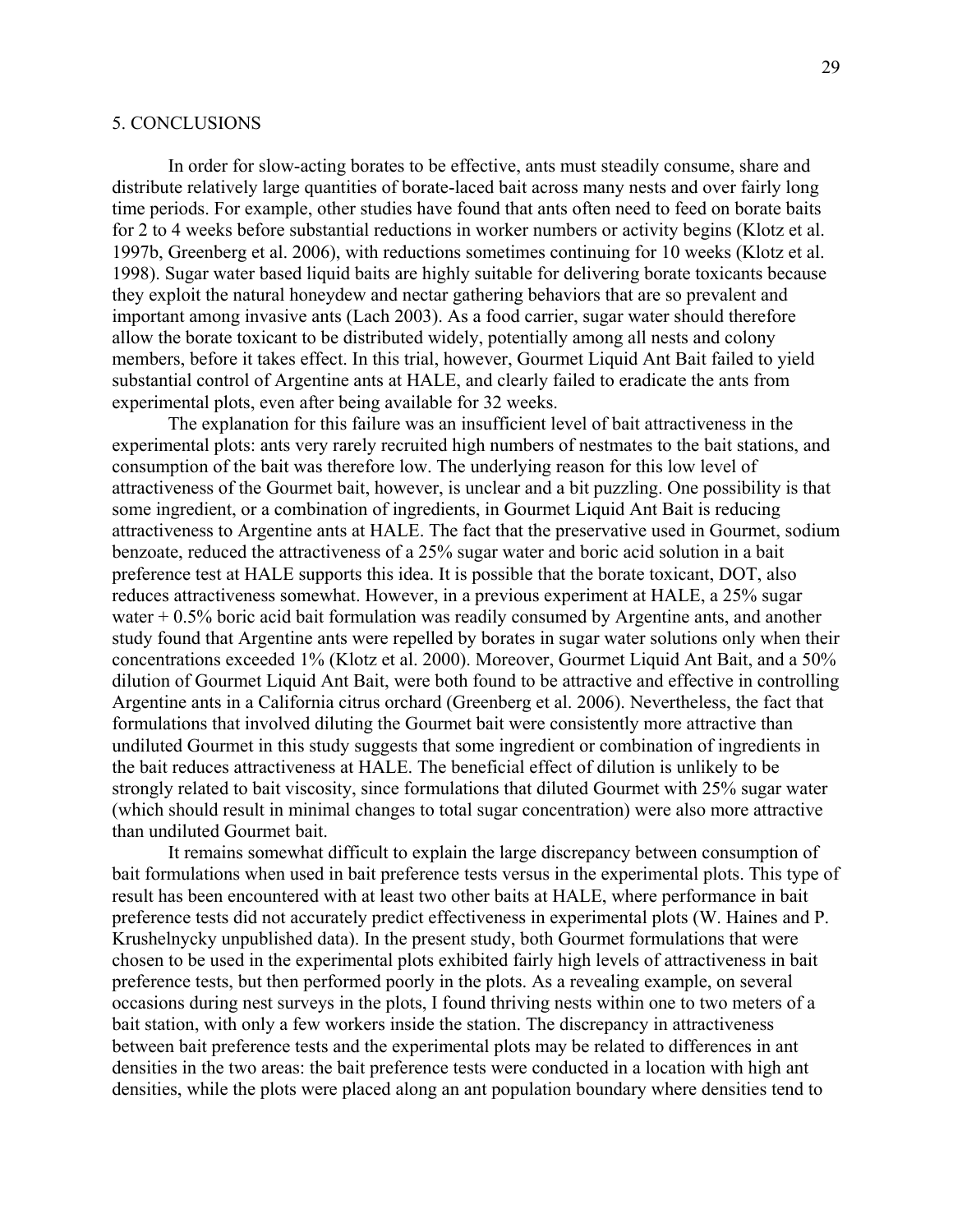be lower. In contrast to many reports from other locations, Argentine ants at HALE rarely tend hemipteran insects for honeydew, despite the fact that this behavior can sporadically be observed and appropriate hemipteran mutualists therefore occur in the park. However, native delphacid planthoppers and introduced aphids are common in the shrubland, and both of these insect groups produce and cast off honeydew (without being actively tended). It is possible that this ambient level of available honeydew is sufficient to meet the carbohydrate needs of Argentine ants at HALE when they occur at medium to low densities, and therefore active tending of hemipterans or recruitment to other sugar sources (like Gourmet) is unnecessary. Perhaps only when ant densities get higher and carbohydrate needs become greater does Gourmet become more attractive. Similar results were reported in a study conducted in a California vineyard, where sugar water boric acid baits yielded much less control when Argentine ant densities were low than when densities were high (Nelson and Daane 2007). In addition, research in California has shown that the proportion of protein versus carbohydrate consumed by Argentine ants varies spatially, with ants at the invasion front consuming more protein and those behind the front consuming more carbohydrate (Tillberg et al. 2007). Although the Gourmet formulations I used contained both carbohydrate and protein, spatial patterns may nevertheless have had some influence on bait attractiveness.

Despite the poor results in this study, sugar water based borate baits have the potential to be effective in other situations in Hawaii, simply because of the well known importance and attractiveness of liquid carbohydrate food sources for invasive ants. Gourmet Liquid Ant Bait, or similar products, may be more attractive to other invasive ants species, or even to Argentine ants in other locations. Basic trials should be conducted to explore these possibilities, and some of the results from this study may be helpful in this regard. For example, the bait station design used in this study could be used in a variety of situations, including attached to tree trunks for species that nest arboreally. In addition, the effectiveness of casein additives should be tested with other ant species. Casein greatly increased attractiveness of sugar water baits for Argentine ants at HALE, and has the potential to do so for other species. Although additives make bait preparation more laborious, casein can be purchased in bulk quantities relatively cheaply. Moreover, protein additives may not only improve bait attractiveness, but may also improve effectiveness in other ways. Baits that include both carbohydrates and protein are less likely to be affected by seasonal fluctuations in colony nutritional needs and food preferences (e.g. Krushelnycky and Reimer 1998a, Rust et al. 2000), and may also be more likely to be shared with all colony castes and life stages, including queens and larvae that require protein for egg production or growth (Markin 1970, Howard and Tschinkel 1981).

#### ACKNOWLEDGMENTS

 I would like to thank S.M. Joe for help in the field, and the Hawaii Invasive Species Council and Haleakala National Park for funding and logistical support. A. Bernard of Innovative Pest Control Products provided the Gourmet Liquid Ant Bait and made helpful comments on an earlier version of this report. Any use of trade, product, or firm names in this publication is for descriptive purposed only and does not imply endorsement by the U.S. Government.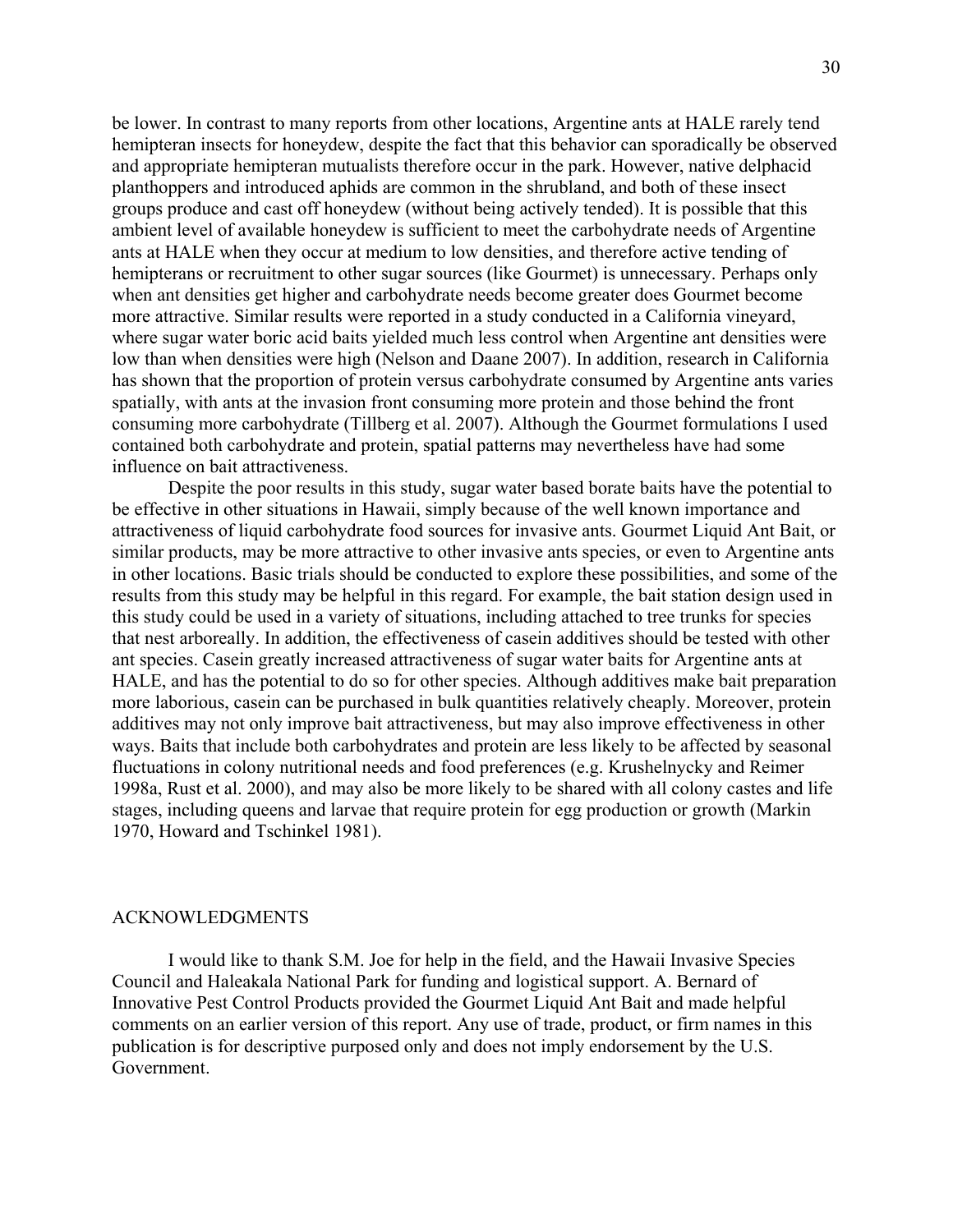### LITERATURE CITED

Daane, K.M., K.R. Sime, B.N. Hogg, M.L. Bianchi, M.L. Cooper, M.K. Rust, and J.H. Klotz. 2006. Effects of liquid insecticide baits on Argentine ants in California's coastal vineyards. Crop Protection 25: 592-603.

Greenberg, L., J.H. Klotz, and M.K. Rust. 2006. Liquid borate bait for control of the Argentine ant, *Linepithema humile*, in organic citrus (Hymenoptera: Formicidae). Florida Entomologist 89: 469-474.

Gutrich, J.J., E. VanGelder, and L. Loope. 2007. Potential economic impact of introduction and spread of the red imported fire ant, *Solenopsis invicta*, in Hawaii. Environmental Science and Policy 10: 685-696.

Hooper-Bui, L.M., and M.K. Rust. 2000. Oral toxicity of abamectin, boric acid, fipronil, and hydramethylnon to laboratory colonies of Argentine ants (Hymenoptera: Formicidae). J. Econ. Entomol. 93: 858-864.

Howard, D.F., and W.R. Tschinkel. 1981. The flow of food in colonies of the fire ant, *Solenopsis invicta*: a multifactorial approach. Physiological Entomology 6: 297-306.

Klotz, J.H., and J.I. Moss. 1996. Oral toxicity of a boric acid-sucrose water bait to Florida carpenter ants (Hymenoptera: Formicidae). J. Entomol. Sci. 31: 9-12.

Klotz, J.H., D.H. Oi, K.M. Vail, and D.F. Williams. 1996. Laboratory evaluation of a boric acid liquid bait on colonies of *Tapinoma melanocephalum*, Argentine ants and pharoah ants (Hymenoptera: Formicidae). J. Econ. Entomol. 89: 673-677.

Klotz, J.H., K.M. Vail, and D.F. Williams. 1997a. Liquid boric acid bait for control of structural infestations of pharoah ants (Hymenoptera: Formicidae). J. Econ. Entomol. 90: 523-526.

Klotz, J.H., K.M. Vail, and D.F. Williams. 1997b. Toxicity of a boric acid-sucrose water bait to Solenopsis invicta (Hymenoptera: Formicidae). J. Econ. Entomol. 90: 488-491.

Klotz, J., L. Greenberg, and E.C. Venn. 1998. Liquid boric acid bait for control of the Argentine ant (Hymenoptera: Formicidae). J. Econ. Entomol. 91: 910-914.

Klotz, J.H., L. Greenberg, C. Amrhein, and M.K. Rust. 2000. Toxicity and repellency of boratesucrose water baits to Argentine ants (Hymenoptera: Formicidae). J. Econ. Entomol. 93: 1256- 1258.

Klotz, J.H., M.K. Rust, and P. Phillips. 2004. Liquid bait delivery systems for controlling Argentine ants in citrus groves. Sociobiology 43:419-427.